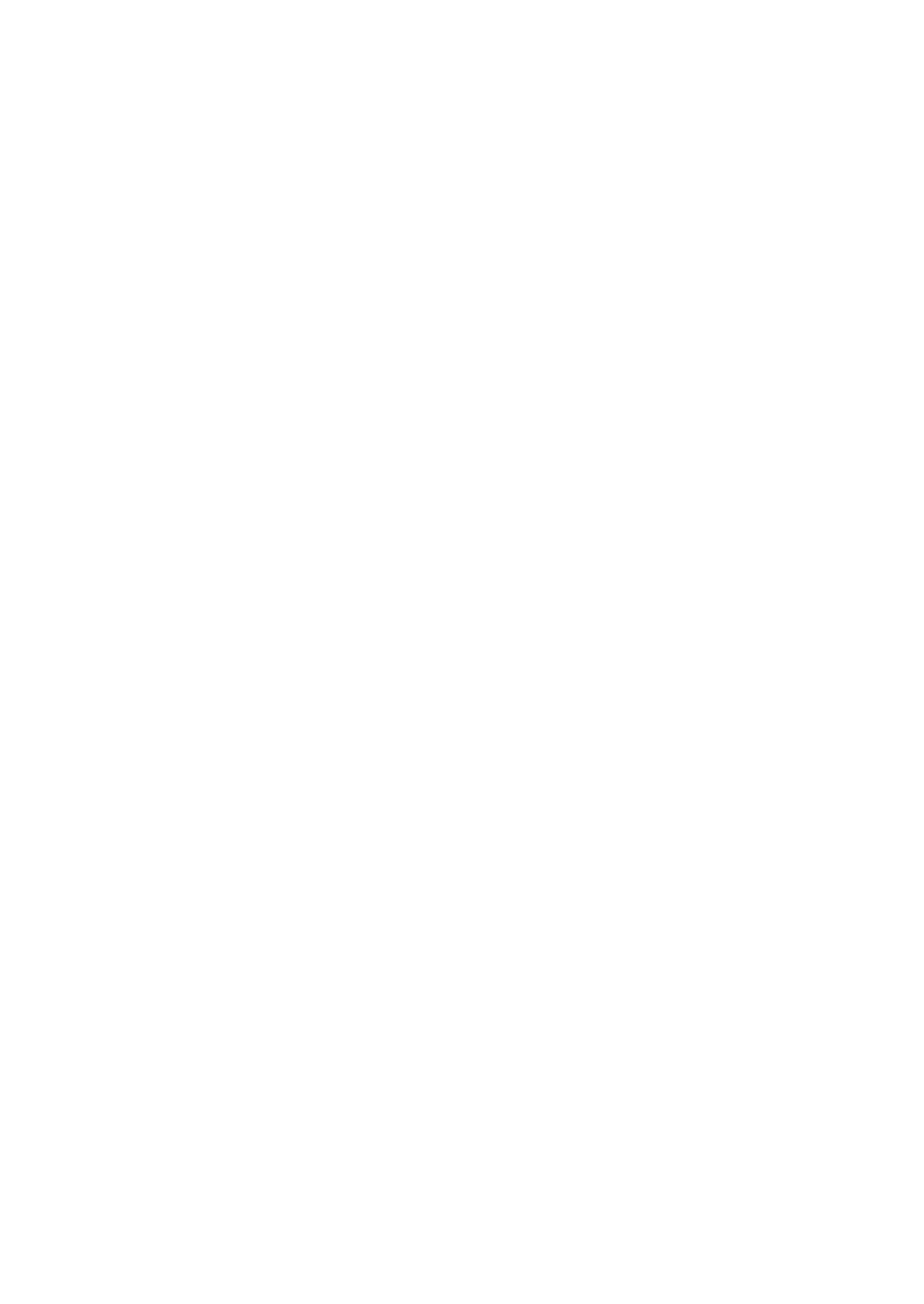ACKNOWLEDGEMENTS

The author would like to thank Prof. Y. Sawaragi for his kind advice. He would also like to express his gratitude to Mr. Kaji and Mr. Hashimoto for their assistance.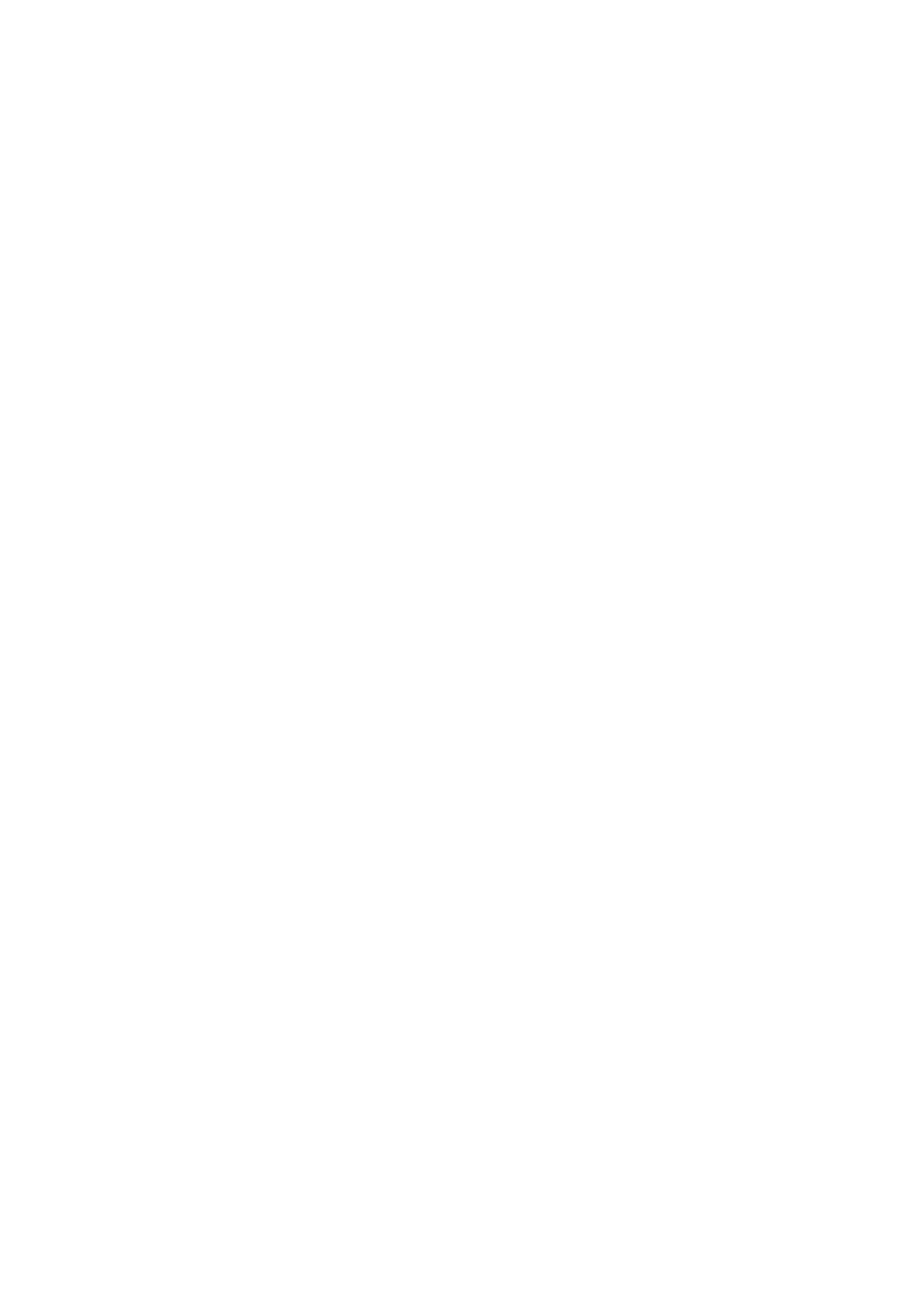# ABSTRACT

In <sup>1981</sup> Jesse Ausubel and his associates at IIASA developed <sup>a</sup> simple board game to illustrate some of the causes and consequences of human actions that lead to the accumulation of  $CO<sub>2</sub>$  in the atmosphere. In this paper is presented an adaptation of that game where the board and some of the accounting is implemented in N-Basic on a NEC 9801 microcomputer. The computer program is listed in the paper for those who might wish to adapt it for other machines.

The computerized version of the game was played on two occasions by students of the Faculty of Engineering, Tokushima University, Japan. Vague generalizations about the impact of the game are offered on the basis of this limited sample.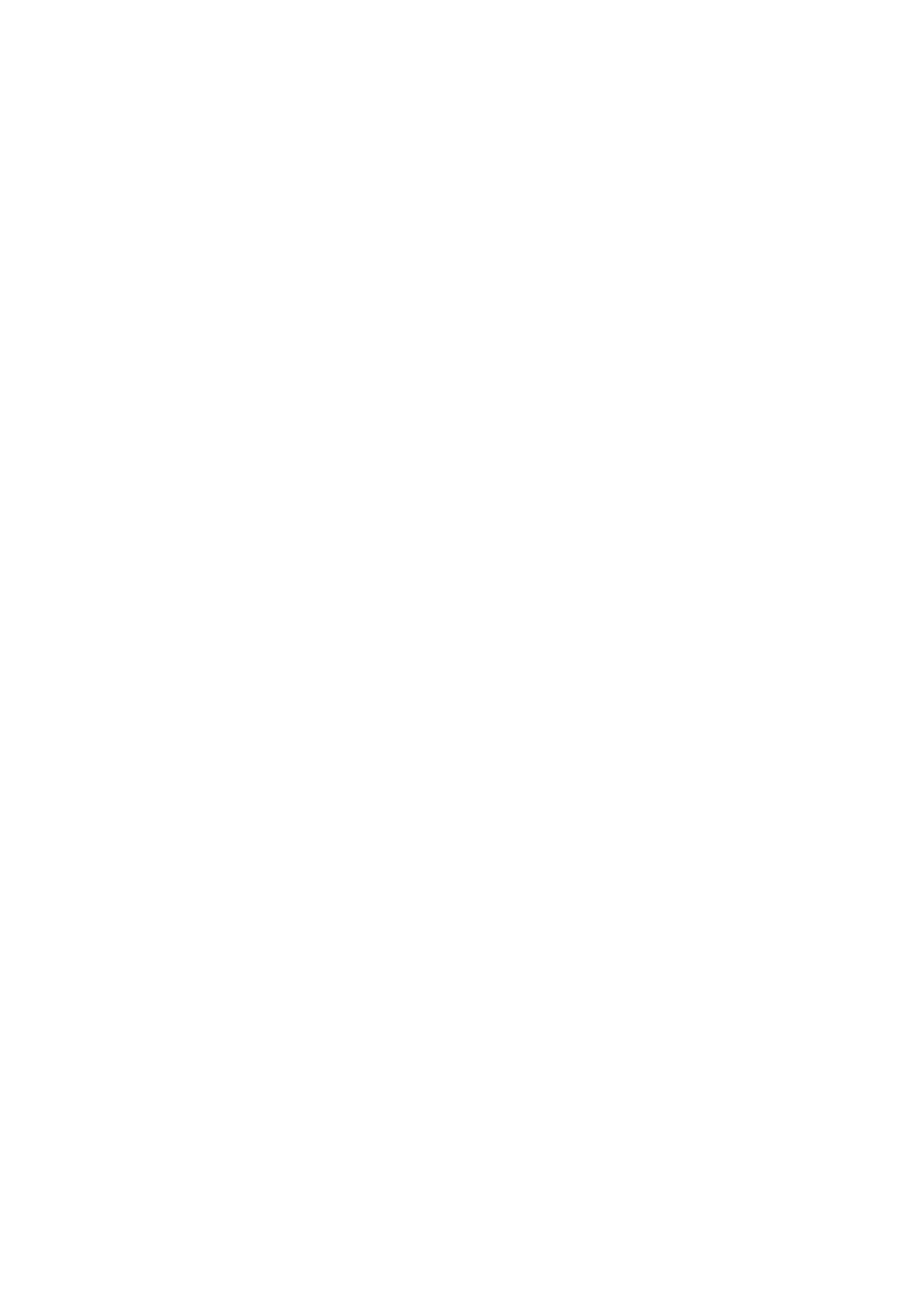# **CONTENTS**

|    | 1. INTRODUCTION                              |  |
|----|----------------------------------------------|--|
|    | 2. MICROCOMPUTER GAMING SYSTEM               |  |
| 3. | THE PLAYING OF THE GAME BY JAPANESE STUDENTS |  |
|    | 4. REFERENCES                                |  |
|    | 5. APPENDIX: COMPUTER LISTING                |  |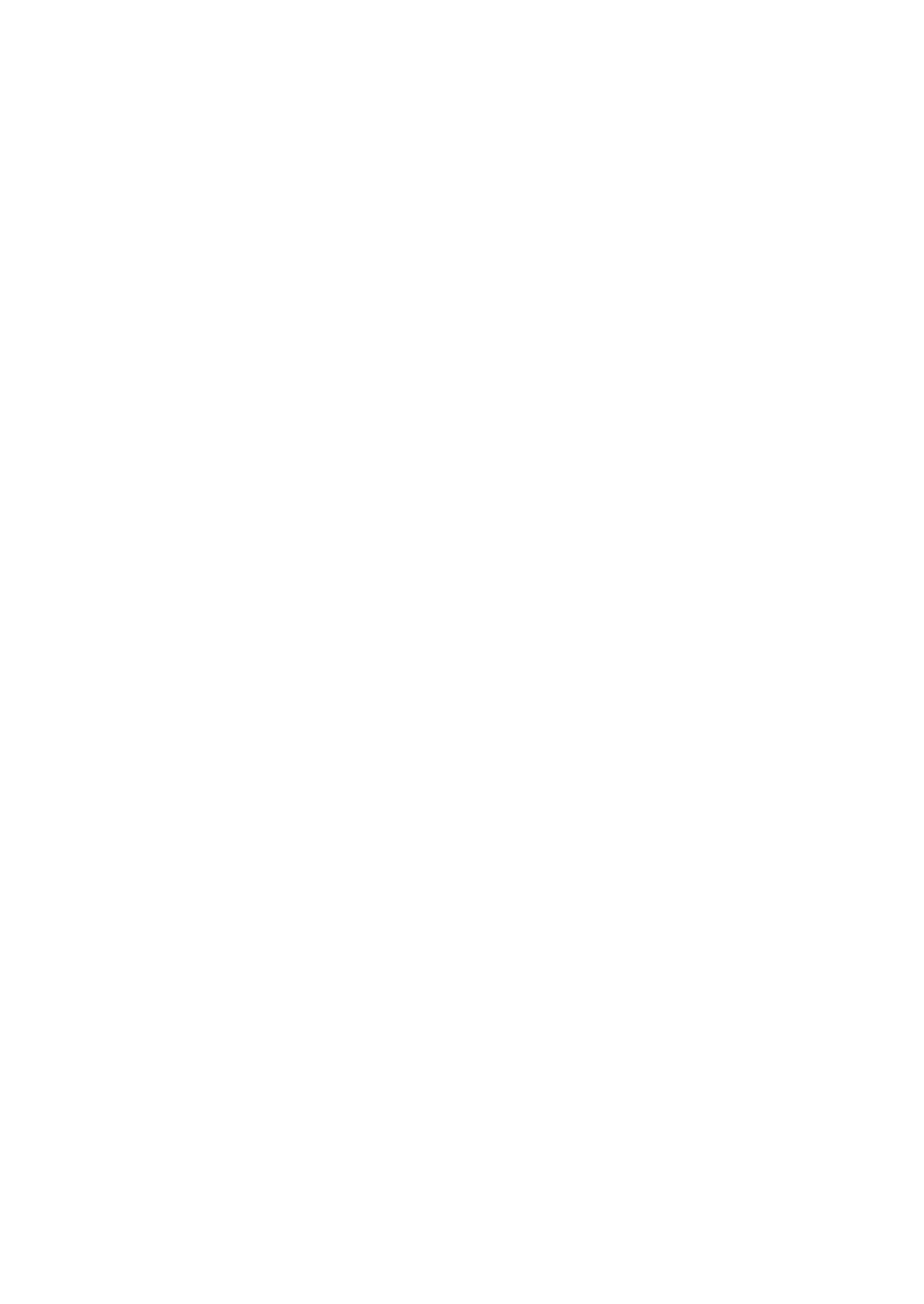THE GREENHOUSE EFFECT GAME BY MICROCOMPUTER

Norio Baba

#### 1. INTRODUCTION

Human activities have strong effects upon global climatic<br>changes. In particular, growing emissions of carbon dioxide in In particular, growing emissions of carbon dioxide into the atmosphere may cause the warming of the earth. If mankind pursues only the increase *in* GNP and does not care about the potential for environmental catastrophe, the *ice* of the antarctic could eventually be melted down. This would raise the level of the ocean, with really dreadful effects upon human beings. Recently, an IIASA research group made <sup>a</sup> very interesting educational board game called *Greenhouse Effect,* which *is* intended to raise public consciousness about the importance of the CO<sub>2</sub> issue.

In this paper, we present <sup>a</sup> microcomputer-based version of the CO2 board type game. *Since* this game *is in* <sup>a</sup> dialogue mode and employs limited color graphics, it could be easier to learn and more interesting to play than the original version.

## 2. MICROCOMPUTER GAMING SYSTEM

The program *is* written *in* N-Basic, which *is* fitted to the NEC 9801 Microcomputer System. This program can be easily adapted to other microcomputer systems, for example the Apple II.

The game is quite similar to the original game. It can be played with 2, 3, or 4 players. Players take turns throwing a 6-sided die twice. The number is entered into the computer, and the screen indicates the status of the earth, Figure 1. The combination of the faces of the two turns, between 0 and 5, decides the growth in global GNP. There are fifty-nine states of the earth which consist of various kinds of spaces (impact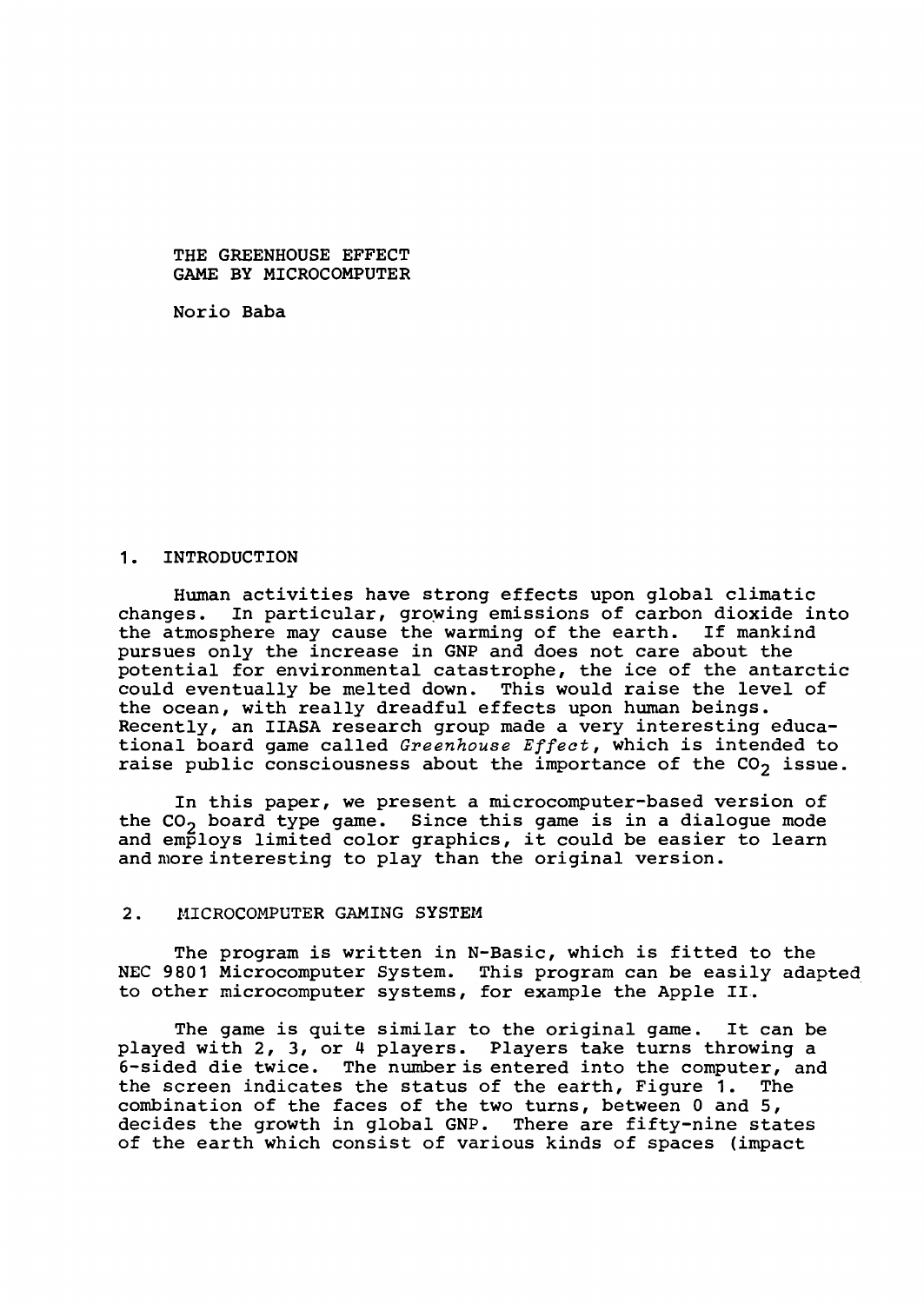

The microcomputer screen shows that the earth has<br>advanced to stage 17, which offers players an<br>opportunity to purchase adaptive measures that will<br>protect against later costly impacts. - Figure 1.

 $\ddot{\phantom{a}}$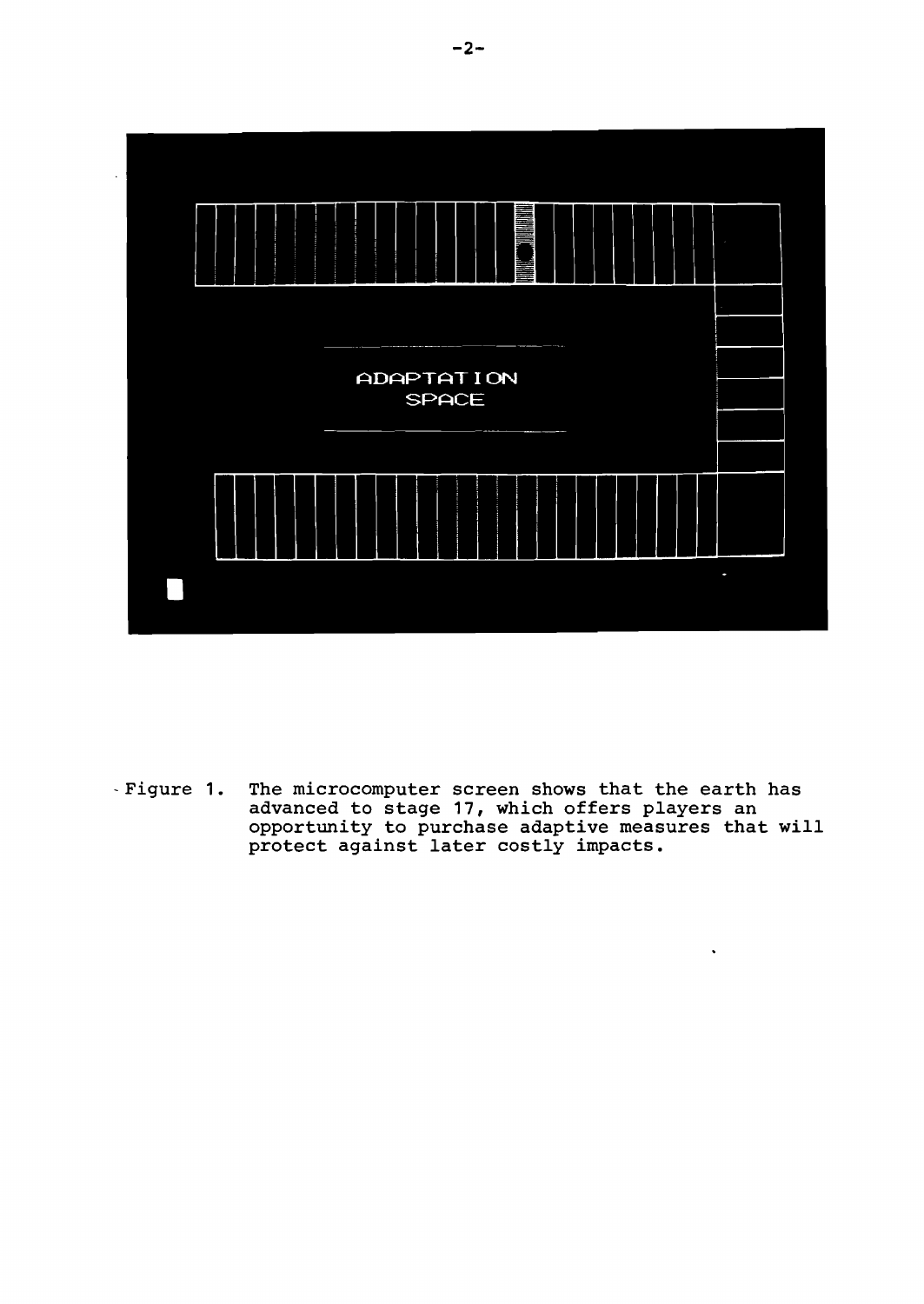space, adaptation space, scientific uncertainty, etc.) (Since the rules and definitions of this game are almost the same as those of the original board game, please refer to the user's manual, Ausubel 1981.)

One can see lots of beautiful color graphics on the screen. When the earth moves towards the 59th state, sometimes the wave on the screen becomes very rough and high (Figure 2). When the game is ended by a  $CO_2$ -induced environmental catastrophe, the computer program illustrates <sup>a</sup> globe in which the Antarctic is melted down, and all the continents immerse into the sea (Figure 3).

## 3. THE PLAYING OF THE GAME BY JAPANESE STUDENTS

The first experiment with this game was carried out in the microcomputer room of Information Science and Systems Engineering Faculty of Engineering, Tokushima University, Japan, on the evening of February 23, 1983 and also on the morning of February 24, 1983.

Four students of Tokushima University and one of the authors participated. It was not <sup>a</sup> sample representative of the population at large, since all of the students were involved with research on game theory and gaming. They had read over the paper "Greenhouse Effect" with one of the authors and understood quite well the microcomputer program.

Fifteen game runs were carried out. Generally speaking, almost all of the players placed too much emphasis on increasing their GNP chips and too little resources into using prevention units to avoid the growth in  $CO<sub>2</sub>$ . In the 2nd, 4th, 7th, 8th and 14th game, global catastrophies occurred. However, all of the players gradually recognized the real meaning of this game, and they used more prevention units in the latter half of the games. They also cooperated to manoeuver the earth into various They also cooperated to manoeuver the earth into various spaces that afforded more control. These results indicated the educational effect of this game. The game runs were followed by a discussion with the gaming participants. The students agreed that this game has an educational effect for the  $CO<sub>2</sub>$  issue and is also very interesting. They also expressed keen interest in playing <sup>a</sup> more realistic game.

The second experiment was carried out in the same room on the morning of February 25, 1983. Four 2nd-year students and one 4th-year student participated. In this experiment, only <sup>2</sup> game runs were done. In the first run, catastrophe occurred, and all players lost all of their GNP chips. They paid no consideration to the state of the earth. Prevention units were only used at the 17th, 19th, and 20th turns. Players had <sup>a</sup> strong interest to get many GNP chips. The second game run followed a 5 minute break. In this game, all players were very cooperative, and they used many GNP chips to preserve the earth's climate.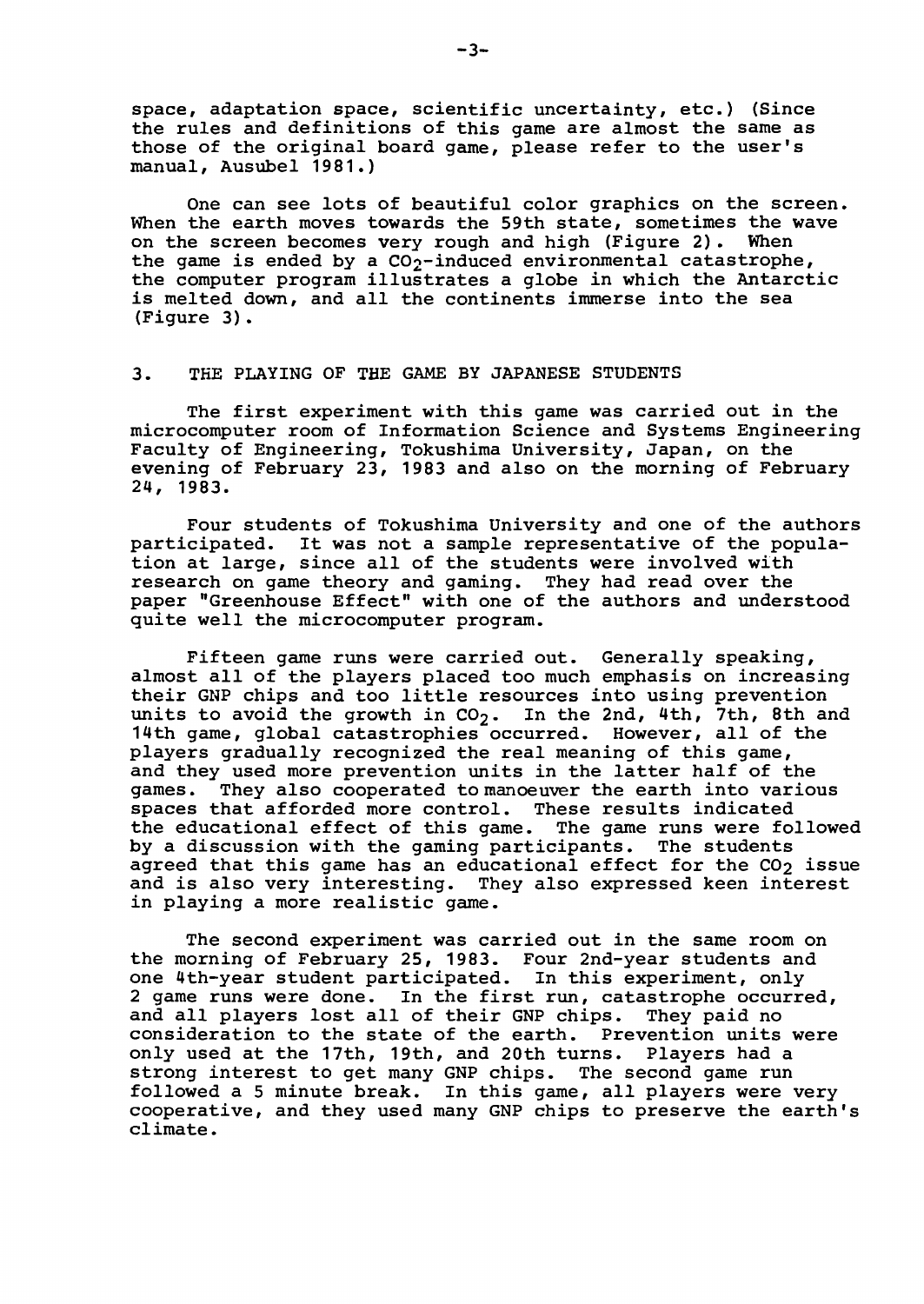

Figure 2. As players near the end of the game, an illustration of a wave breaking over the shore warns of impending serious ecological damage.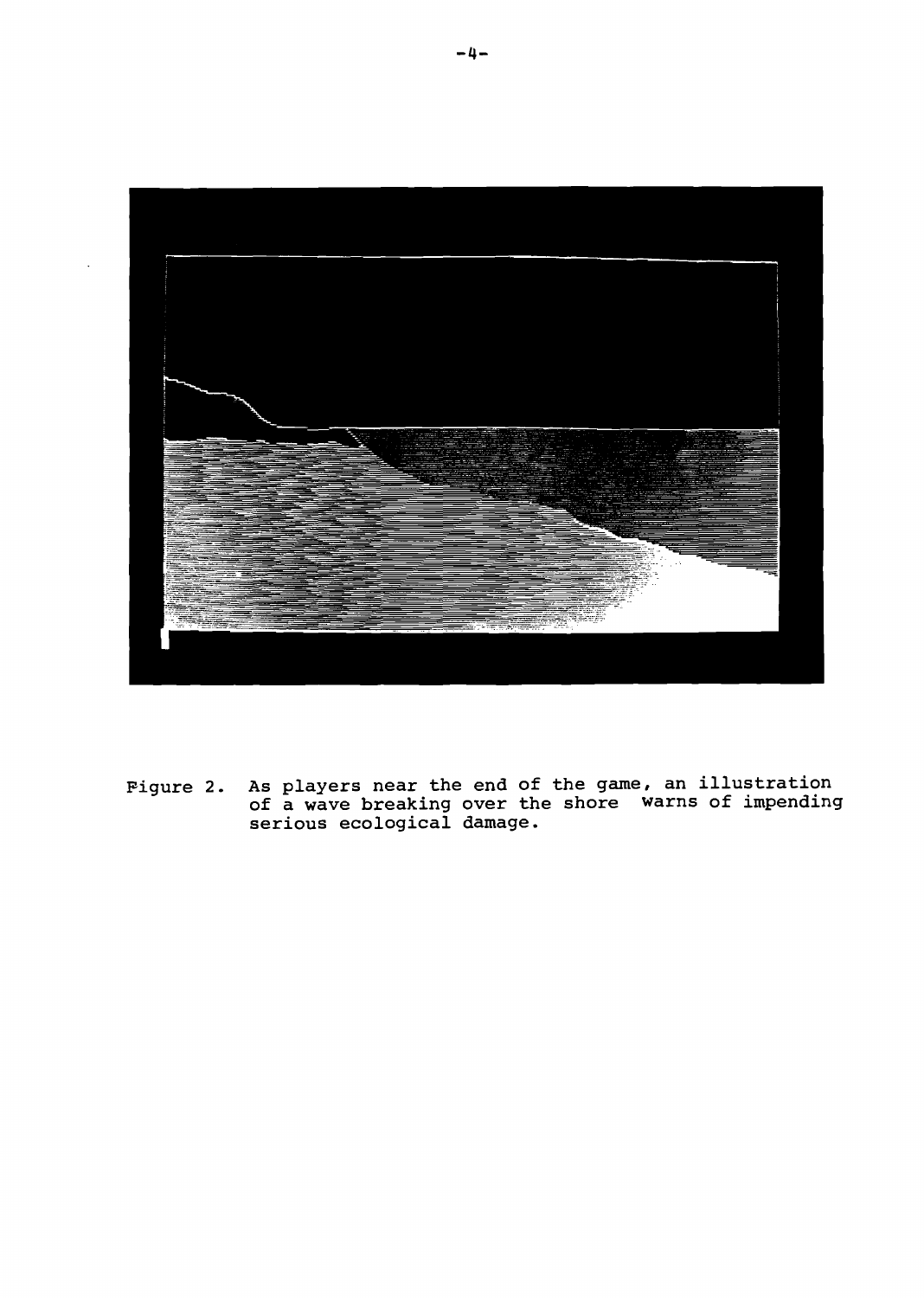

Figure 3. There are two possible endings for the game. In one fossil fuels are exhausted before CO<sub>2</sub> mounts to catastrophic levels. In the second, illustrated here by the microcomputer, the Antarctic ice cap slowly melts and the continents subside partially beneath the sea.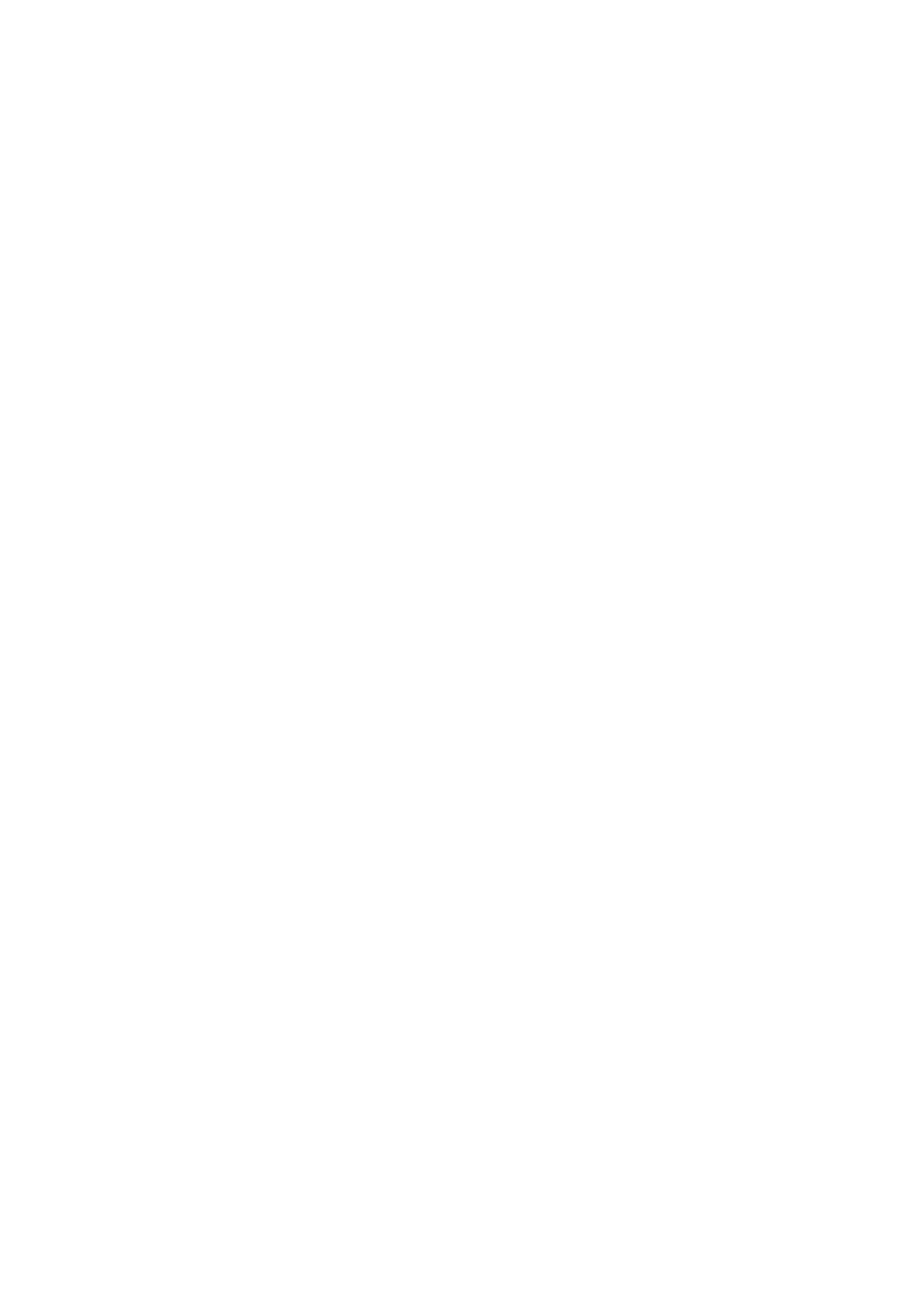**REFERENCES**

**Ausubel, J.H. (1981)** *The Gpeenhouse Effect: An Educational Boapd Game.* **Instruction Booklet. Laxenburg, Austria: International Institute for Applied Systems Analysis.**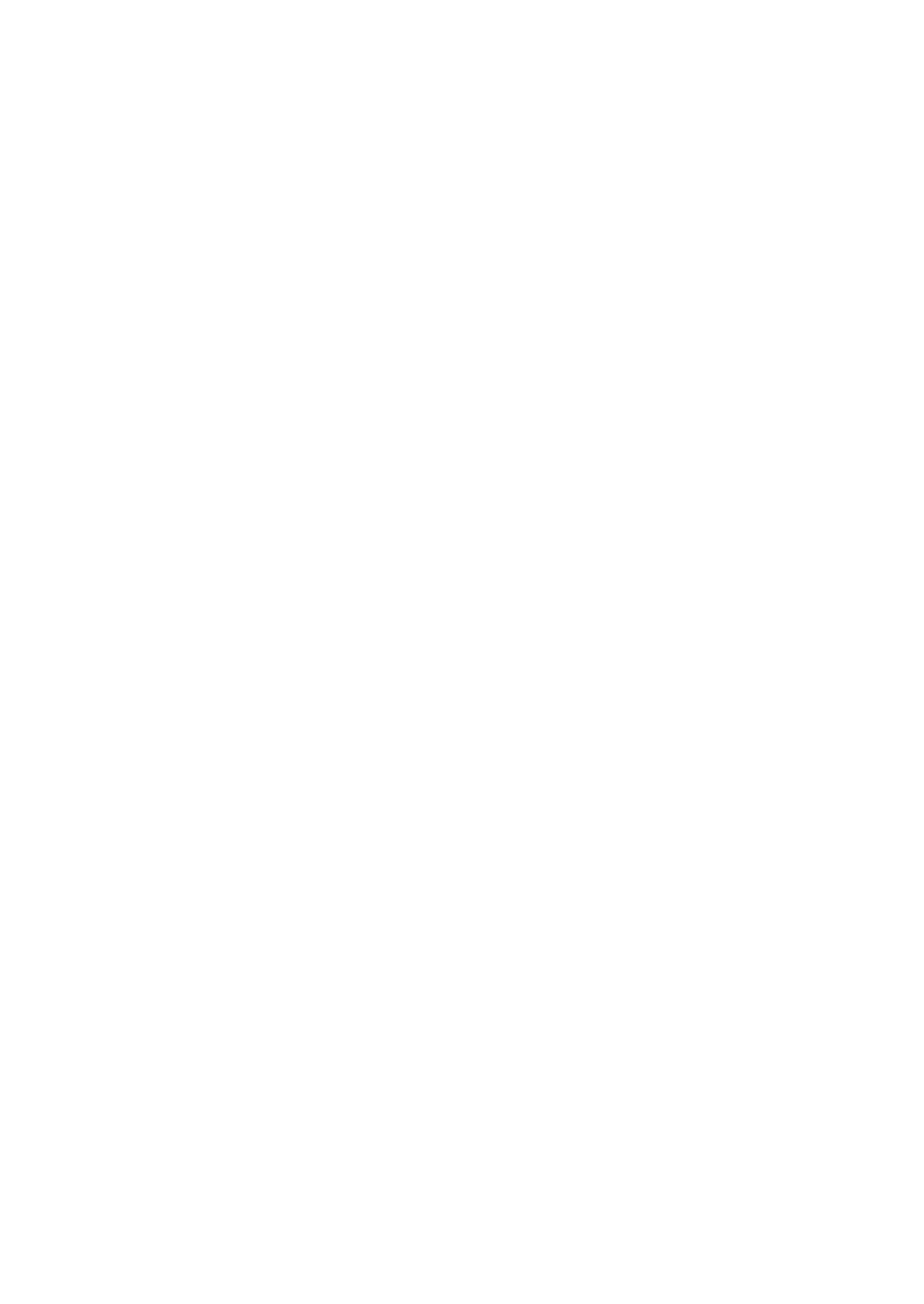```
5 CLS36 CONSOLE ..0.1
7 COLOR 4
15 PRINT<br>20 PRINT "The Green House Effect Game is an educational game intended to help pe<br>ople learn about carbon deoxide issue."<br>30 DIM G(5),W(5),A(5),C(5)<br>40 L5=0<br>45 K7=0<br>50 71=0
              "***GREEN HOUSE EFFECT GAME***"
60 21 = 0<br>65 COLOR 7
70 PRINT : INPUT "How many players ":N5
80 N2=12/N5
90 FOR K1=1 TO N5
100 G(K1)=N2
110 W(K1)=0115 A(K1)=0120 NEXT KI
130 PRINT : PRINT "Initial GNP chips and Prevention Units."<br>140 FOR K2=1 TO N5
150 PRINT "Player":K2:" G(":K2:")=":G(K2):" W(":K2:")=":W(K2)
160 NEXT K2
170 1=1<br>180 PRINT
180 PRINT "The player :"; I<br>200 IF T7<=23 THEN GOTO 240<br>202 PRINT "Do you want to use prevention unit ? (But. If TI=0, you can not use.)"<br>: INPUT " [yes-1, no-0] U=" ; U
. 1 \times 1 \times 1 = 1<br>
204 W(1)=W(1)-U<br>
206 PRINT "Do you want to buy the prevention units for future turns ?"<br>
.: INPUT" [yes 1-1.2-2, no 0] U2=" : U?
210 PRINT
:PRINT "Roll the die . If 0 or<br>220 IF D2=0 OR D2=5 THEN GOTO 2615
                                        If 0 or 5 appears, our game is over.": GOSUB 7000
235 GOTO 300
240 PRINT
250 PRINT "Do you want to use prevention unit ? (But. if TI=0.you can not use.)"<br>:INPUT "[yes-1. no-0] U=";U
260 W(1)=W(1)-U
270 PRINT : PRINT "Do you want to buy the prevention units for future turns ?"<br>: INPUT" [yes I-1,2-2: no-0] U2=";U2
275 IF T7>23 THEN GOTO 300
290 PRINT"Roll the die . " : GOSUB 7000
```
APPENDIX: COMPUTER LISTING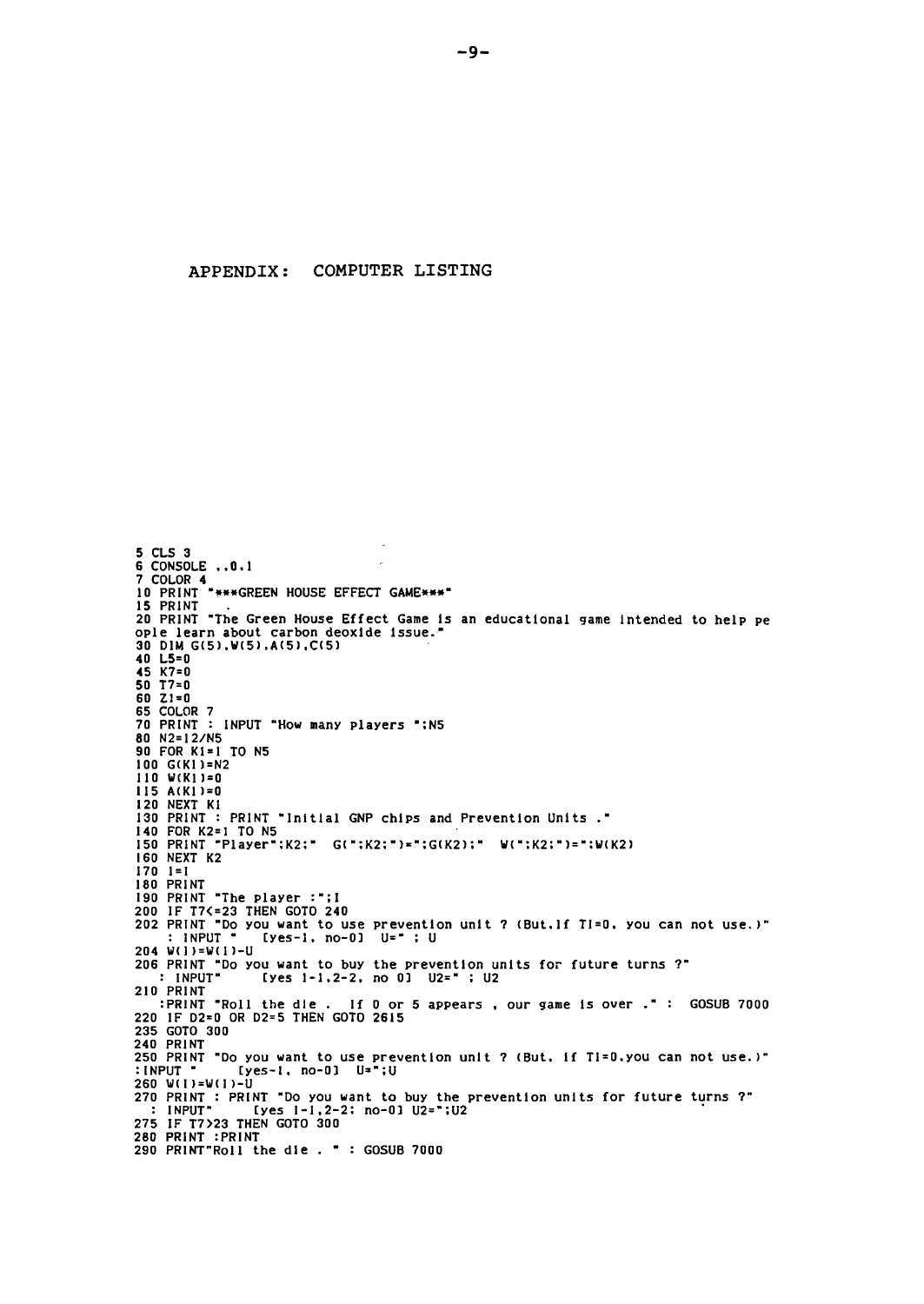295 PRINT :PRINT<br>300 INPUT "Values of U.U2 and D2 are OK ? OK:1 NO:0 L6=";L6<br>302 IF L6<>1 THEN GOTO 250  $308$  Z<sub>1</sub>=Z<sub>1</sub>+D<sub>2</sub>-U 310 G(I)=G(I)+D2 320 PRINT : PRINT "The space of the earth=": Z1<br>:PRINT : PRINT "Your total GNP chines"" Your total GNP chips=";G(I) 340  $W(1) = W(1) + U2$ 350 G(I)=G(I)-U2 360 PRINT: PRINT "State of your GNP chips.":PRINT 362 FOR K2=1 TO N5 363 PRINT "Player :":K2:" G(":K2:")=";G(K2) 364 NEXT K2 364 NEXI KZ<br>365 PRINT :PRINT<br>370 PRINT "If the total number of your GNP-chips is less than -10, you must ret<br>1re.":PRINT "How about you ? Can you continue to play ?"<br>1990 : INPUT "[yes-1,no-0] K1=";K1 382 GOSUB 3000 384 CIRCLE(320,90),180,1 385 PAINT (320, 175), 2.1 386 FOR. L=1 TO 3000 387 REM 388 NEXT L 388 WEAT<br>
391 PAINT(320,178),1,1 : PAINT(421,147),1,1 : PAINT(430,142),1,1<br>
391 PAINT(432,107),1,1 : PAINT(360,103),1,1 : PAINT(330,101),1,1<br>
392 PAINT(206,122),1,1 : PAINT(384,40),1,1<br>
393 PAINT(368,60),1,1 : PAINT(375,56 394 FOR I=1 TO 5000 395 REM 396 NEXT I 397 CLS 3 398 PRINT : PRINT : COLOR 2 407 410 PRINT : PRINT : COLOR 7<br>420 GOTO 2710<br>430 PRINT : PRINT 430 PRINT : PRINT<br>440 IF Z1=0 THEN GOTO 2500<br>450 ON Z1 GOTO 2500,2500,2500,2500,1040<br>460 ON Z1-5 GOTO 1040,2500,1560,2500,780<br>470 ON Z1-10 GOTO 2500,600,1420,1560,1040<br>480 ON Z1-15 GOTO 1040,1420,780,600,600<br>490 ON Z1-20 G 490 ON Z1-20 GOTO 2500,2500,1560,2500,15<br>500 ON Z1-25 GOTO 780,2500,600,1040,1040 2500, 2500, 1560, 2500, 1560 510 ON Z1-30 GOTO<br>520 ON Z1-35 GOTO 2500,780,600,2500,1040 \_\_\_\_\_,rou,ouu,2500.1040<br>1210,1210,600.1420.1420<br>780 500 500 ----530 ON 21-40 GOTO 780,600,600,1560,2500<br>540 ON 21-45 GOTO 1560,2500,780,2500,1210<br>550 ON 21-50 GOTO 1210,2500,780,2500,1210<br>560 ON 21-55 GOTO 2500,1210,2500 1210,2500,1560,600,2500 570  $\ddot{\phantom{a}}$ 580 590 · 600 REM \*\*\* IMPACT\*\*\* 602 GOSUB 6000 604 LOCATE 14.9 : PRINT "IMPACT"<br>605 LOCATE 15.10 : PRINT "SPACE" 607 FOR LL1=1 TO 6000 608 REM 009 NEXT LL1 : CLS 3 : WIDTH 80<br>
610 PRINT " \*\*\*IMPACT\*\*\*<br>
: PRINT " BIG RED:1<br>
: PRINT " MEDIUM RED:2<br>
612 PRINT " SMALL RED:3 COLOR-Z1"  $1 - 42, 43"$  $2 - 19, 20, 54"$ SMALL RED:3<br>
: PRINT " SMALL GREEN:4<br>
: PRINT " MEDIUM GREEN:5<br>
613 PRINT " BIG COPP"  $3 - 28$  $4 - 38$  $5 - 12"$  $6 - 33"$ 613 PRINT "The space of the earth : ":21<br>620 PRINT "The space of the earth : ":21<br>620 PRINT : IF Z1=38 OR Z1=12 OR Z1=33 THEN GOTO 660<br>621 IF Z1=42 OR Z1=43 THEN GOTO 710<br>622 INPUT "Do you have adaptation units ? [yes-1,  $"$ :02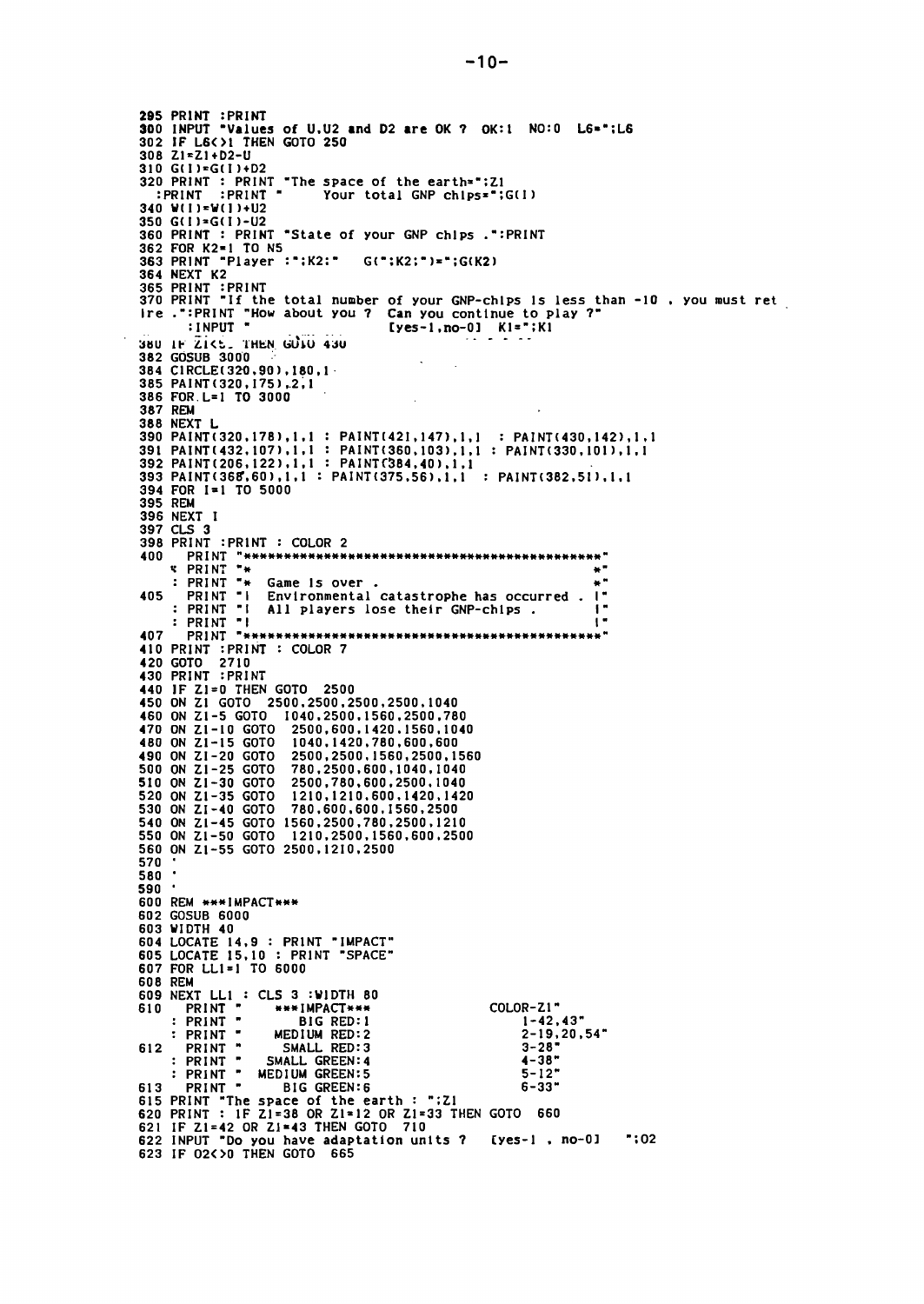640 INPUT "Is there any player who has adaptation unit and wants to speculal<br>RED only 17 Iyes-number of the player ; no-0 J";M<br>645 PRINT 650 PRINT "Roll the die. (If the number of PRINT "Roll the die. (If the number (if the number is less than zero, you must pay to<br>How much ? X, Y="; X, Y : GOSUB 7900 652 IF M=0 THEN GOTO 662 657 IF A(M)(>0 THEN GOTO 668 659 PRINT "You have no adaptation unit ." : GOTO 640<br>660 PRINT "Roll the die .": INPUT "How much ? X, Y=": X, Y : GOSUB 7900 662 G(I)=G(I)+D3 663 PRINT : COLOR 3 : PRINT "Then your total GNP-chips .":PRINT "Player :":l:"<br>GNP-chips=":G(I) : COLOR 7 GNP-CAIPS- WALLET CONNECT THE VOLUME 11 YOU USE 1 & YOU WILL NOT USE 1 & COTO 2500<br>665 PRINT "Do you use 1 adaptation unit ?":INPUT "If you use it , you will not 1 ose GNP-chips . [yes-1, no-0]<br>666 IF 05<>>>>1 THEN GOTO 640 667 A(I)=A(I)-1:GOTO 2500 668 G(I)=G(I)+D3 670 IF D300 THEN GOTO 690<br>680 G(M)=G(M)-D3 685  $A(M)=A(M)-1$ 690 PRINT : COLOR 3<br>
: PRINT "Then, total GNP-chips ": PRINT "Player :"; I;"<br>
Player :"; M;" GNP-chips="; G(M) : COLOR 7  $GNP-chips = "G(I)$ ;" 700 GOTO 2500 710 FOR K=1 TO 100 720 BEEP 1 730 NEXT K: BEEP 0 740 GOTO 622 750 760 770 780 REM \*\* EXTERNAL FACTORS\*\* 782 GOSUB 6000 783 WIDTH 40<br>784 LOCATE 13.9 : PRINT "EXTERNAL"<br>785 LOCATE 14.10 : PRINT "FACTOR" 787 FOR LL2=1 TO 6000 **788 REM** 789 NEXT LL2 : CLS 3 :WIDTH 80 790 PRINT "\*\*EXTERNAL FACTORS\*\*"<br>800 INPUT "\*\*EXTERNAL FACTORS\*\*"<br>800 INPUT "Roll the die. Write the result. X.Y=";X.Y 805 GOSUB 7500 805 GOSOB 7500<br>810 ON RI GOTO 870,930,970<br>820 INPUT "All players must roll the die . Who is highest ?<br>830 COLOR 5 : PRINT "You can get i GNP-chip ." : COLOR 7  $J = " ; J$ 840 G(J)=G(J)+1 "Your total GNP-chips : G(";J;")=";G(J) 850 PRINT 860 GOTO 2500 870 COLOR 6 : PRINT "All players lose i GNP-chip ." : COLOR 7 880 FOR K=1 TO N5 890  $G(K) = G(K) - 1$ **900 NEXT K** 920 GOTO 2500 930 COLOR 6 : PRINT "\*Advance earth 3 steps ." : COLOR 7 940 Z1=Z1+3<br>950 PRINT "The location of the earth  $1s : Z1 = 7:Z1$ 960 GOTO 2500 970 INPUT "All players must roll the die. Who is lowest ?<br>980 COLOR 6: PRINT "You lose 2 GNP-chips.": COLOR 7 J=";J 990 G(J)=G(J)-2<br>1000 PRINT "Your total GNP-chips : G(";J;")=";G(J) 1010 GOTO 2500 1020 1022 1025 1030 1040 REM \*\*\*ADAPTATION SPACE\*\*\* 1042 GOSUB 6000 "1043 WIDTH 40" 1044 LOCATE 12.9 : PRINT "ADAPTATION"<br>1045 LOCATE 15.10 : PRINT "SPACE" 1047 FOR LL3=1 TO 6000 1048 REM 1049 NEXT LL3 : CLS 3:WIDTH 80 1050 PRINT "\*\*Adaptation Space\*\*"<br>1060 PRINT "\*\*Adaptation Space\*\*"<br>1060 PRINT "You can purchase 1 blue adaptation unit for 1 GNP chip or 2 units fo r 3 GNP chips." : PRINT "If you land on an impact space, this chip is very helpful. "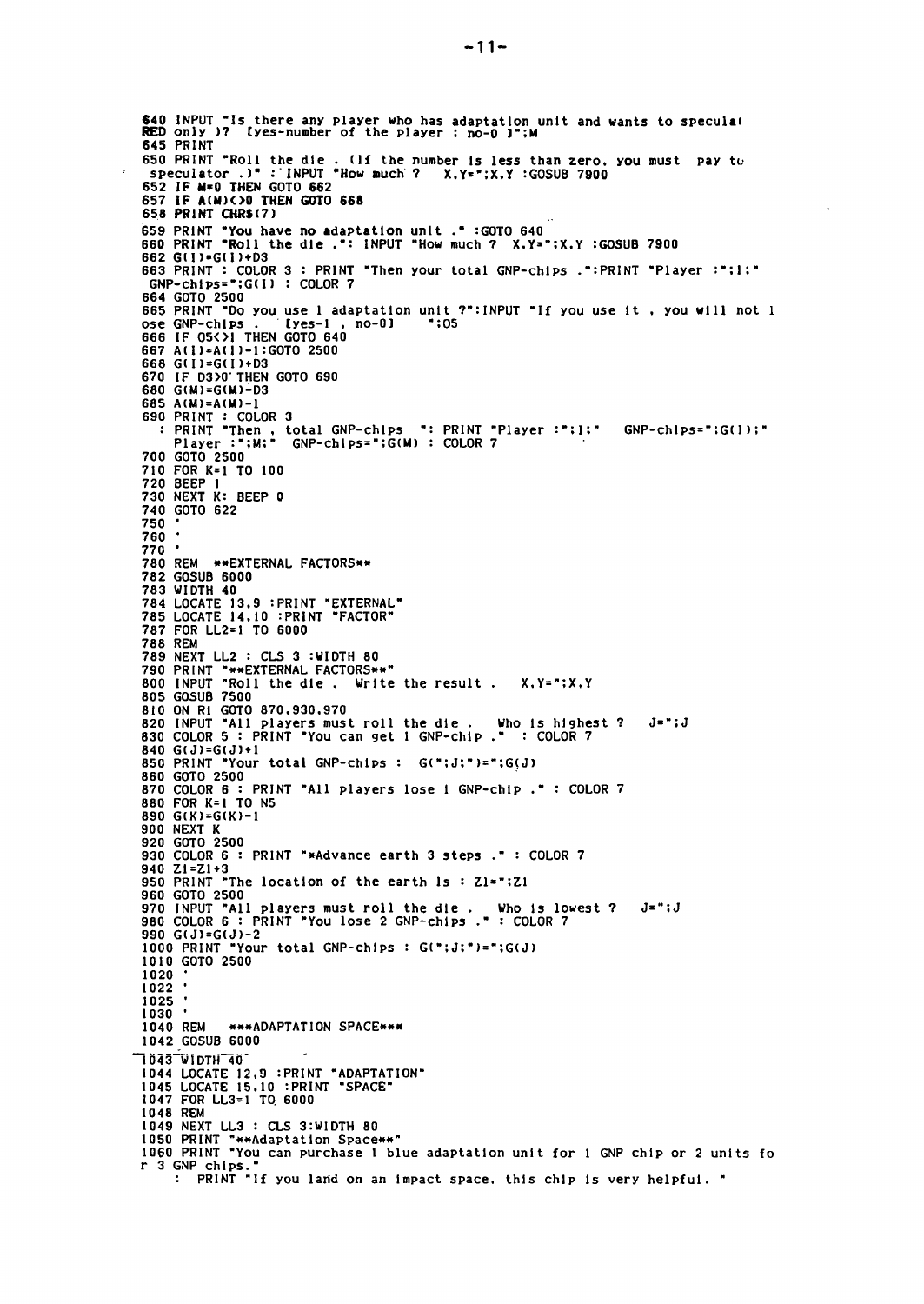```
1065 PRINT "You can also speculate against another player."<br>1070 INPUT "How many chips do you want to buy? (0,1,2) A.U.= " ; Al
             PRINT
1072 IF AI=0 THEN GOTO 2500<br>1080 IF AI=1 THEN GOTO 1130<br>1090 IF AI=2 THEN GOTO 1110<br>1100 GOTO 1070
1110 \text{ G}(1) = G(1) = 3I120 GOTO 1140
1130 G(I)=G(I)-1
1140 PRINT "Your total GNP chips :" ; G(1)
I145 A(I) = A(I) + AI1150 GOTO 2500
1160
1170
1180
1200 '1210 REM ***COMPENSATION***<br>1212 GOSUB 6000<br>1213 WIDTH 40
1214 LOCATE 12.9 : PRINT "COMPENSATION"<br>1215 LOCATE 15.10 : PRINT "SPACE"
1217 FOR LL4=1 TO 6000
1218 REM
1219 NEXT LL4 : CLS 3:WIDTH 80<br>1220 PRINT "**Compensation Space**<br>: PRINT "
                                                                          1chlp = back 1space"
                                                                          4chip = back 2spaces"
            PRINT "
                                                                          9ch1p * back 3spaces"1230 PRINT "How much do you want to pay ? You must pay first."<br>1235 PRINT "Player" ; I ; "=" ;<br>: INPUT C(I)
1240 PRINT
1250 / PRINT "Is there any player who is willing to pay ? "
1250 - PRINT "US there any Player who is writing to response : PRINT "Write your payments in the regular order.<br>1260 FOR K2 = 1 TO N5<br>1261 IF I <> K2 THEN GOTO 1263<br>1262 PRINT "Player" : I:"=" : C(I)
         : GOTO 1266<br>PRINT "Player" : K2 : "=" :<br>: INPUT C(K2)
1263
1266 NEXT K2
1268 NEXT N2<br>
1268 C7 = 0<br>
1269 FOR K4 = 1 TO N5<br>
1270 C7 = C7+C(K4)<br>
1271 NEXT K4<br>
1272 IF C7 = 1 THEN GOTO 1280<br>
1273 IF C7 = 1 THEN GOTO 1280
1274 IF C7 = 1 IREN GOTO 1280<br>1276 IF C7 = 9 THEN GOTO 1282
1278 GOTO 1260
1279
             Bi = 0: 601 - 01280
             B1
         : 600012901282
             B1 = 2: 60T0 12901284 B1 = 3<br>: GOTO 1290<br>1290 PRINT "Then, the earth backs" : B1 : "spaces."
1284
1300 \overline{z_1} = \overline{z_1 - B_1}<br>1310 PRINT "The space of the earth is" : \overline{z_1}<br>1320 POR K2 = 1 TO N5
1320 FUR R2 = 1 TO N5<br>1330 G(K2) = G(K2)-C(K2)<br>1340 NEXT K2<br>1360 GOTO 2500
 1370
 1380
 1390.
 1400
1410
1420 REM ***FORESEEABLE FACTORS***<br>1422 GOSUB 6000
1423 WIDTH 40<br>1423 WIDTH 40<br>1424 LOCATE 12,9 :PRINT "FORESEEABLE"<br>1425 LOCATE 15,10 :PRINT "FACTOR"<br>1427 FOR LL5=1 TO 6000
 1428 REM
1429 NEXT LL5 : CLS 3:WIDTH 80
```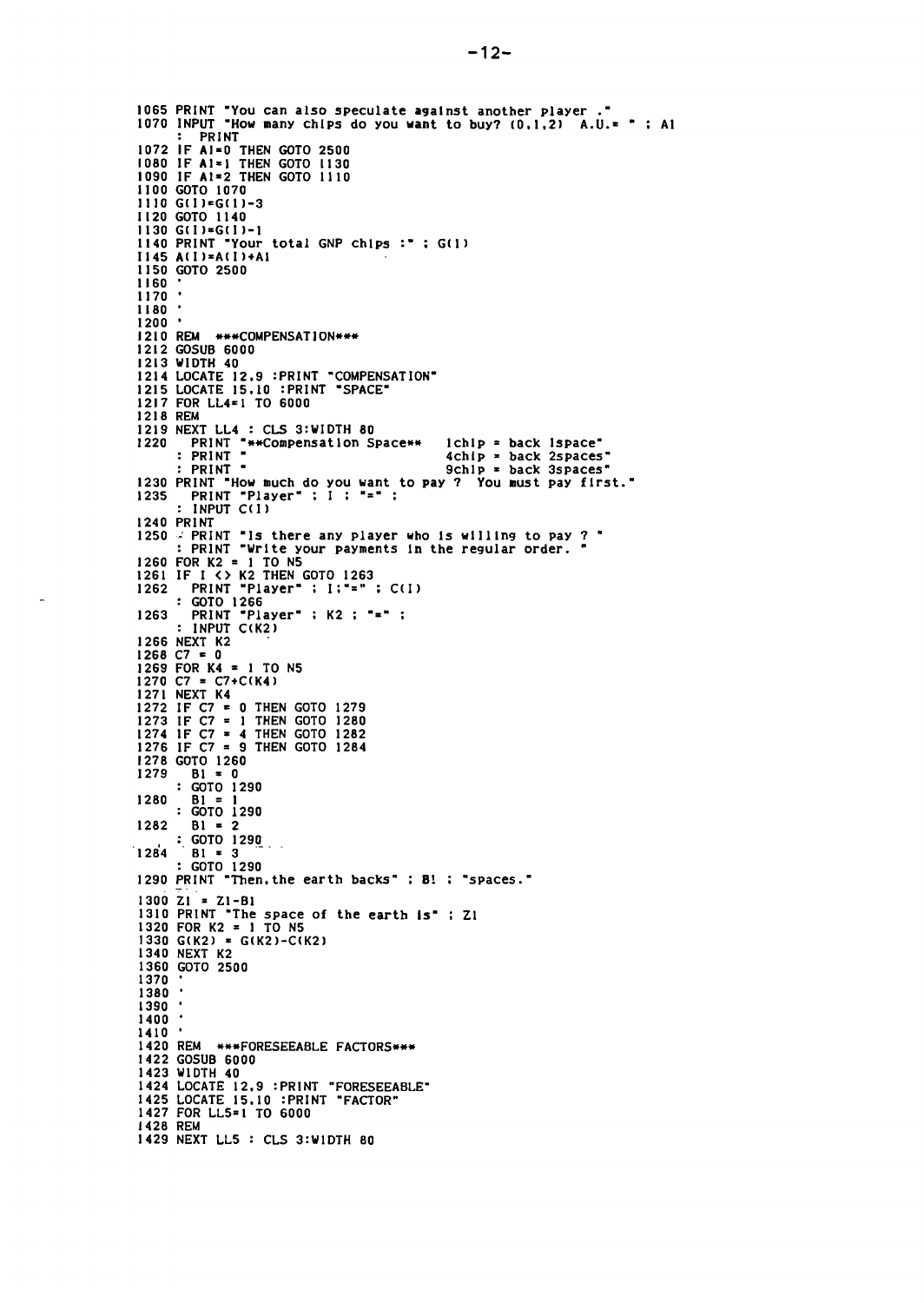PRINT " \*\*Foreseeable Factors\*\*" 1430 PRINT "If you don't pay IGNPchip, you must pay lots of GNPchips"<br>: PRINT "at #19,20,54,42,43,M.B.(Impact Spaces) 46(Severe S.U.)." 1432 PRINT "But, if you pay now, you need not pay more than I GNP chip."<br>1435 IF L5=0 THEN GOTO 1440<br>1437 PRINT "You need not pay 1 GNP chip because you have already paid." :PRINT : PRINT : GOTO 2500 1440 PRINT "Do you pay 1 GNP-chip ? Write 1 for<br>1445 INPUT "I5(Who)=":15 : INPUT "FI(1 or 0)=":F1 Write 1 for yes and write 0 for no." 1450 A5=G(15)-F1 PRINT "How about other players?"<br>: PRINT "If you pay 3GNP chips (total) now." 1460 : PRINT "you need not pay at #46 and the earth advances only 3 steps at #2  $3.7$ 1470 INPUT "All other players agree to pay? [Yes-1,No-0] : L1=?" ; L1<br>1480 IF L1=0 THEN GOTO 1540 1485 L5=L5+L1 1490 FOR K=1 TO N5 1500 G(K)=G(K)-L1 1510 NEXT K 1520 G(15) = A5-1<br>1530 GOTO 2500<br>1540 INPUT No cooperation. Who disagrees to cooperate?  $k7=?$  (All:0) "; $k7=$  $1545$  G(15)=A5 1550 GOTO 2500 1560 REM \*\* SCIENTIFIC UNCERTAINTY\*\* 1562 GOSUB 6000 1563 WIDTH 40 1564 LOCATE 12.9 :PRINT "SCIENTIFIC"<br>1565 LOCATE 12.10 :PRINT "UNCERTAINTY" 1567 FOR LL6=1 TO 6000 1568 REM 1569 NEXT LL6 : CLS 3:WIDTH 80 1570 PRINT " \*\*Sclentific Uncertainty\*\*<br>1572 PRINT " Serious. S.U. :1<br>: PRINT " Severe. S.U. :2 COLOR-ZI - $1 - 23$ ": Severe. S.U.:2<br>Red. S.U.:3<br>Green. S.U.:4<br>Green. S.U.:5<br>Bad. S.U.:5  $2 - 46$  : : PRINT "  $3 - 14.53$ <sup>\*</sup><br>4-8<sup>\*</sup> 1575 PRINT "  $: PRINT 5 - 44$  $P$   $P$  $P$  $I$  $N$  $T$   $T$ Bad.  $5.0.$  $\cdot$  6  $6 - 25$ 1580 IF Z1 <> 23 THEN GOTO 1630<br>1585 PRINT "\*Serious. 5.U.\*" 1590 FOR K=1 TO 200 1600 BEEP 1 1610 NEXT K<br>1620 BEEP 0 1630 PRINT<br>1640 PRINT "ZI=" : ZI 1640 FRINT 21=" . 21<br>1660 IF ZI <> 23 THEN GOTO 1720<br>1670 IF L5 = 0 THEN GOTO 1700<br>1680 ZI=26 : COLOR 2 : PRINT "The earth advances 3 steps." 1685 L5=L5-1 1690 GOTO 2500<br>1700 Z1 = 31 : COLOR 2 : PRINT "The earth advances 8 steps." 1710 GOTO 2500 1720 IF Z1 <> 46 THEN GOTO 2150<br>1725 PRINT "\*Severe S.U.\*" "THE "Now we are in the space of Severe scientific uncertainty."<br>: PRINT "Now we are in the space of Severe scientific uncertainty." 1730 COLOR<sub>3</sub> 1740 D7 =  $G(I)$  $1750$  D8 =  $G(15)$ 1760 IF  $K7 = 0$  THEN GOTO 1780 1770 DS = G(K7)<br>1780 IF F1 < > 1 THEN GOTO 1970<br>1790 IF L5 < > 0 THEN GOTO 1940<br>1800 IF K7 < > 0 THEN GOTO 1870<br>1810 FOR K = 1 TO N5  $1820$  G(K) = G(K)-3 1830 NEXT K  $1840$  G(I) = D7-4 1850 G(15) = D8-1<br>1852 IF I <> 15 THEN GOTO 1855<br>1853 PRINT "Player" ; 1 ; "lost 1 GNP chip." : GOTO 1856 1855 PRINT "Player" ; I ; "lost 4 GNP chips and player"; [5; "lost 1 GNP chip."<br>1856 PRINT "All other player lost'3 GNP-chips." 1860 GOTO 2500 1870 FOR K=1 TO N5  $1880$  G(K)=G(K)-2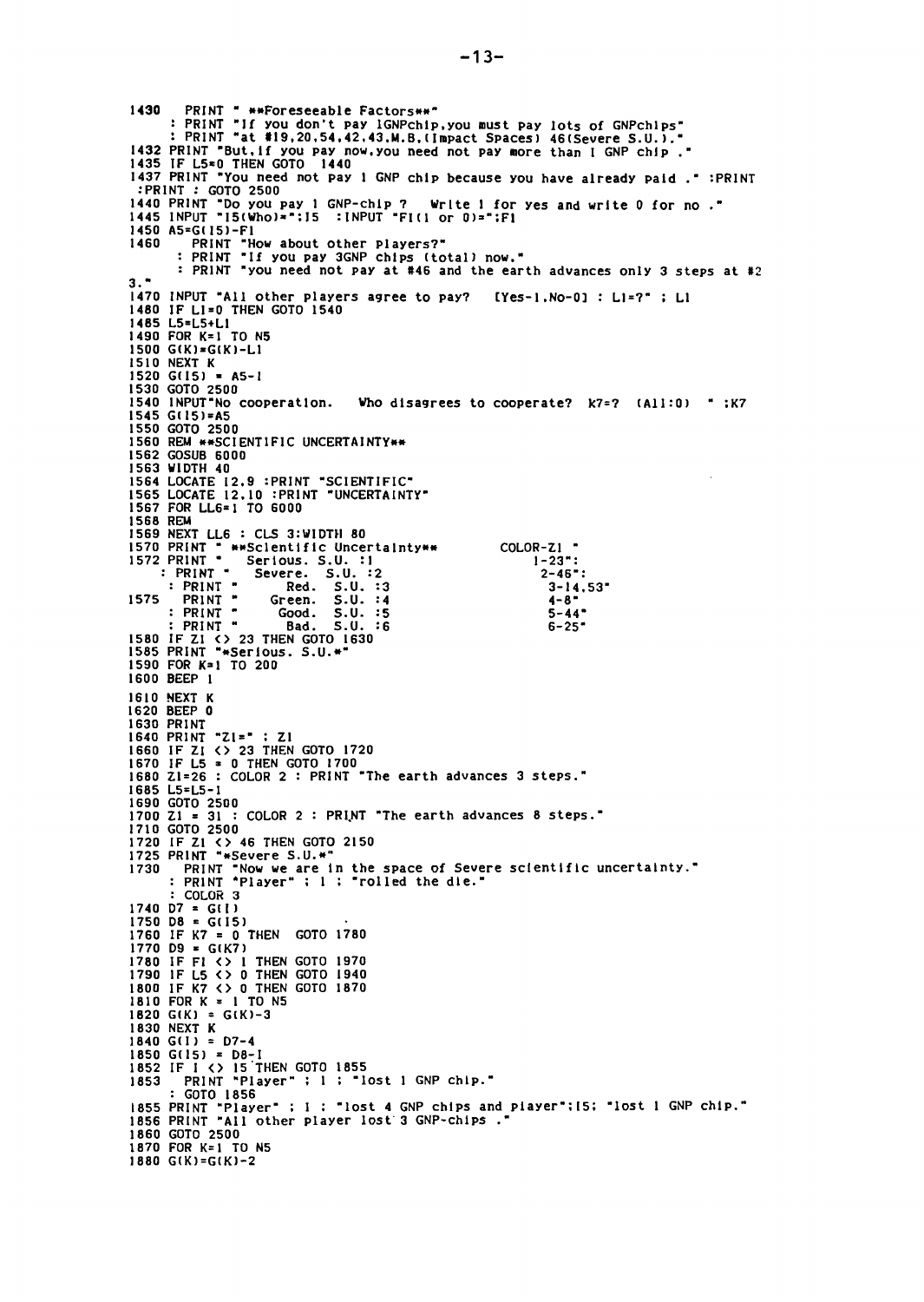$-1890$  NEXT K<br>1900 G(1)=D7-4 1910 G(15)=D8-1 1920 G(K7)=D9-4 1921 IF I<>>> THEN GOTO 1923<br>1921 IF I<>>> THEN GOTO 1923<br>1922 PRINT "Player";I;"lost 1 GNP-chip and player";K7;"lost 4 GNP-chips ." :GOTO 1926 1923 IF IK>K7 THEN GOTO 1925 1924 PRINT "Player":1;"lost 4 GNP-chips and player":15;"lost 1 GNP-chip." 1925 PRINT "Player"; I; "and player": K7; "lost 4 GNP-chips and player": I5: "lost 1 G NP-chip 1926 PRINT "All other player lost 2 GNP-chips." 1930 GOTO 2500 1940 IF 15(>1 THEN GOTO 1965  $1950$   $G(15)=D8-1$ 1955 PRINT "Player";1;"lost 1 GNP-chip." 1999 1990<br>1960 GOTO 2500<br>1965 PRINT "All players have no influence." :GOTO 2500 1970 IF L5<>1 THEN GOTO 2030<br>1980 IF L5<>1 THEN GOTO 2030 1990 G(15)=D8-4<br>1995 PRINT "Player":1:"lost 4 GNP-chips." 2000 GOTO 2500<br>2005 PRINT "Player";15:"lost 3 GNP-chips ." 2010 G(15)=D8-3<br>2015 PRINT "Player";15:"lost 3 GNP-chips ."<br>2020 GOTO 2500 2030 IF K7=0 THEN GOTO 2100<br>2040 FOR K=1 TO N5 2050  $G(K) = G(K) - 2$ **2060 NEXT K** 2070 G(1)=D7-4 2080 G(K7)=D9-4 2080 GIR/J=D9-4<br>2082 IF I<>R7 THEN GOTO 2084<br>2083 PRINT "Player";1;"lost 4 GNP-chips ." :GOTO 2085<br>2084 PRINT "Player";1;"and player";K7:"lost 4 GNP-chips ."<br>2085 PRINT "All other player lost 2 GNP-chips ." 2090 GOTO 2500 2000 GOLD 2000<br>2100 FOR K=1 TO N5<br>2110 G(K)=G(K)-3 2120 NEXT K<br>2130 G(1)=D7-4 2132 PRINT "Player":1:"lost 4 GNP-chips ."<br>2135 PRINT "All other player lost 3 GNP-chips ." 2140 GOTO 2500 2150 IF Z1<>8 THEN GOTO 2260 2160 2170 2180 2190  $2200$ 2210 PRINT "Green Scientific Uncertainty."<br>"PRINT "Roll the Medium Green die."<br>2220 INPUT "Number: X.Y=";X.Y :GOSUB 7900  $2230$  Zi=Z1-D3 2240 COLOR 4 : PRINT "Back the earth":D3:"steps ." : COLOR 7 2250 GOTO 2500 2260 IF ZIK>44 THEN GOTO 2310<br>2270 PRINT "Good Scientific Uncertainty" 2280 G(1)=G(1)+1<br>2280 G(1)=G(1)+1<br>2290 COLOR 1 : PRINT "You added 1 GNP-chip. Your total :";G(1) : COLOR 7 2300 GOTO 2500<br>2310 IF ZIK > 25 THEN GOTO 2410 2320 2330 2340 2350 2360 2370 PRINT "\*Bad S.U.\*" 2380 G(I)=G(I)-1 2390 COLOR 3 : PRINT "You lost IGNP chip. Your total is" ; G(1) : COLOR 7 2400 GOTO 2500 2410 IF Z1 = 14 THEN GOTO 2440<br>2420 IF Z1 = 14 THEN GOTO 2440 2430 GOTO 2500 2440 PRINT "RED S.U. Roll the Medium red die." 2450 INPUT "NUMBER : X, Y=" ; X, Y : GOSUB 7900 2460 Z1=Z1+ABS(D3) 2470 COLOR 2 : PRINT "The earth advanced" : NI :"steps." : COLOR 7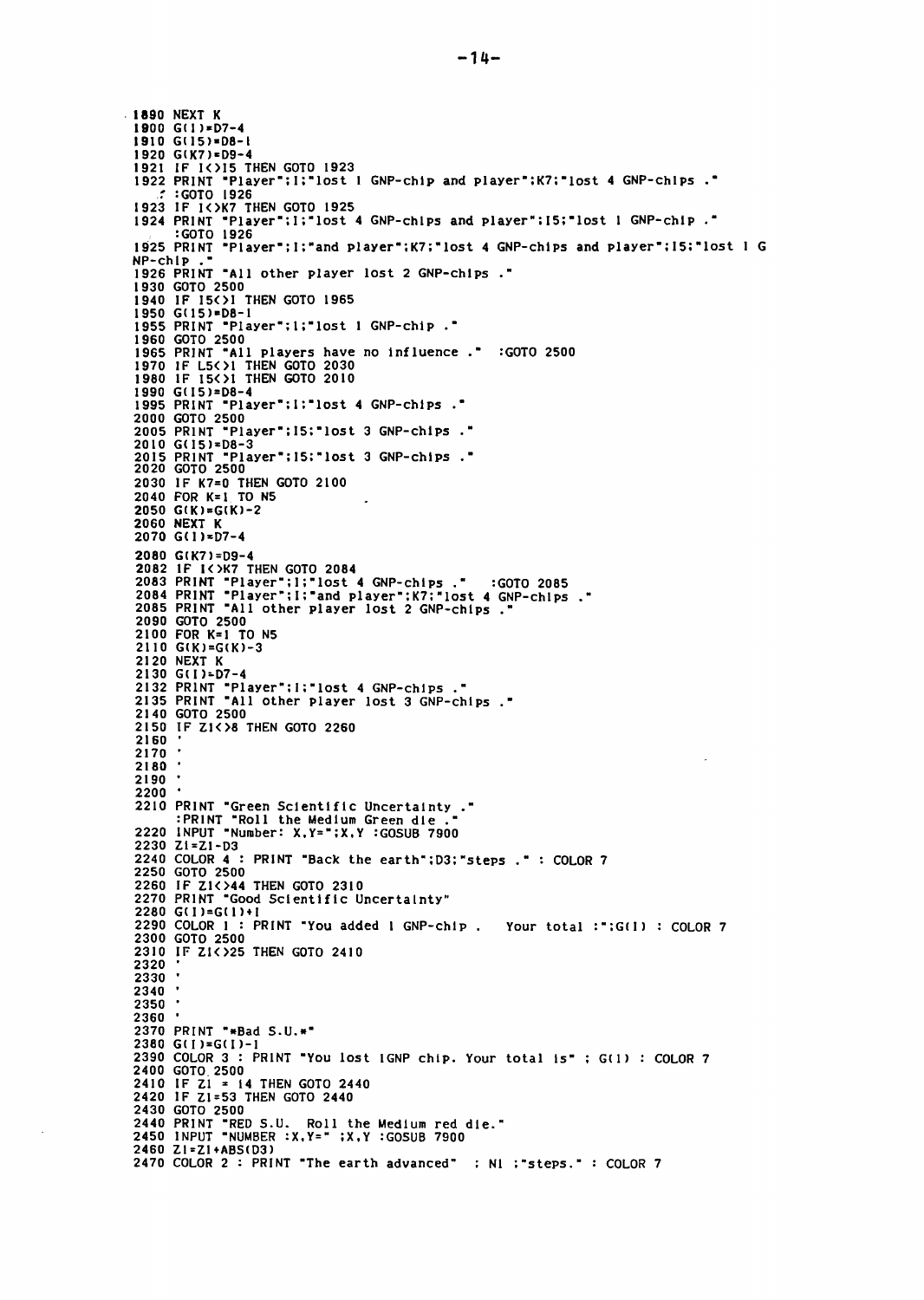$A.U.$ =" ; " P.U.=" ; W(K2) ; [yes-I. no-Ol" . GNP=W ; GlK21 K2 ; <sup>W</sup> rkini<br>PRINT "Did you enjoy this game? [yes-1,no-0]" 2645 PRINT " GNP("; K2 ; ")="; G(K2) K3 PRINT *2712* FOR K2=1 TO N5 *<sup>2713</sup>* PRINT WPlayer <sup>W</sup> ; K2 ; w=w : INPUT PI *2715* NEXT K2 **PRINT** : PRINT 2720 PRINT "Do you want to improve this game? 2722 FOR K3=1 TO N5<br>2723 PRINT "Player" : INPUT P2 2725 NEXT K3<br>2726 PRINT 2726 PRINT : PRINT 2730 PRINT "How do you think about this game? Please give us your comments (or a dvlces). 2735 PRINT "If you have.pushl. If you have not. push 0."<br>2740 INPUT"P="; P 2744 PRINT 2750 PRINT "Thank you for your kind asslstances." 2770 END 3000 CLS 3 3010 CIRCLEI320.901.180.7 3015 RESTORE 3100 3020 AI=154 3030 A2=60 3040 READ BI.B2 3050 IF BI=O THEN GOTO 3160 3060 LINEIAI.A21-IBI,B21.7 3070 Al<mark>\*</mark>BI 3080 A2=B2 3090 GOTO 3040 2500 REM 2501 FOR LL9-1 TO 8000 2502 NEXT LL9 2507 COLOR 7 2508 PRINT<br>2510 PRINT "Total Turns<sub>",</sub> ; T7 : PRINT "The space of the earth=" ; ZI 2520 PRINT "\*Results\*" 2530 FOR K2=1 TO N5<br>2540 PRINT "Player"  $A(K2)$ 2550 NEXT K2 2551 FOR LL9=1 TO 8000 **2552 REM**<br>2553 NEXT LL9 2556 IF Z1=34 OR Z1=22 THEN GOTO 2558 2557 IF Z1<mark><45 T</mark>HEN GOTO 2550 2558 GOSUB 5100 2560 T7=T7+1 2570 1=1+1 2580 IF I <= N5 THEN GOTO 180 2590 1=1 2600 GOTO 180 2610 RETURN 2615 GOSUB 3000 2616 FOR 1=1 TO 4000 2617 REM 2618 NEXT I 2622 CLS 3 2623 WIDTH 40 :LINE(I00,50)-(500.130),4.BF<br>2624 LOCATE 11.7 :PRINT "Technological" 2625 LOCATE 12.9 : PRINT "Breakthrough 2626 FOR K=I TO"5000 2627 REM 2628 NEXT K :CLS 3 2629 WIDTH 80 2640 PRINT "Your GNP chlps" 2642 FOR K2=1 TO N5<br>2645 PRINT " GNP(' 2648 NEXT K2 2650 GOTO 2710 <sup>2660</sup> • <sup>2670</sup> 2680 2690 2700 2710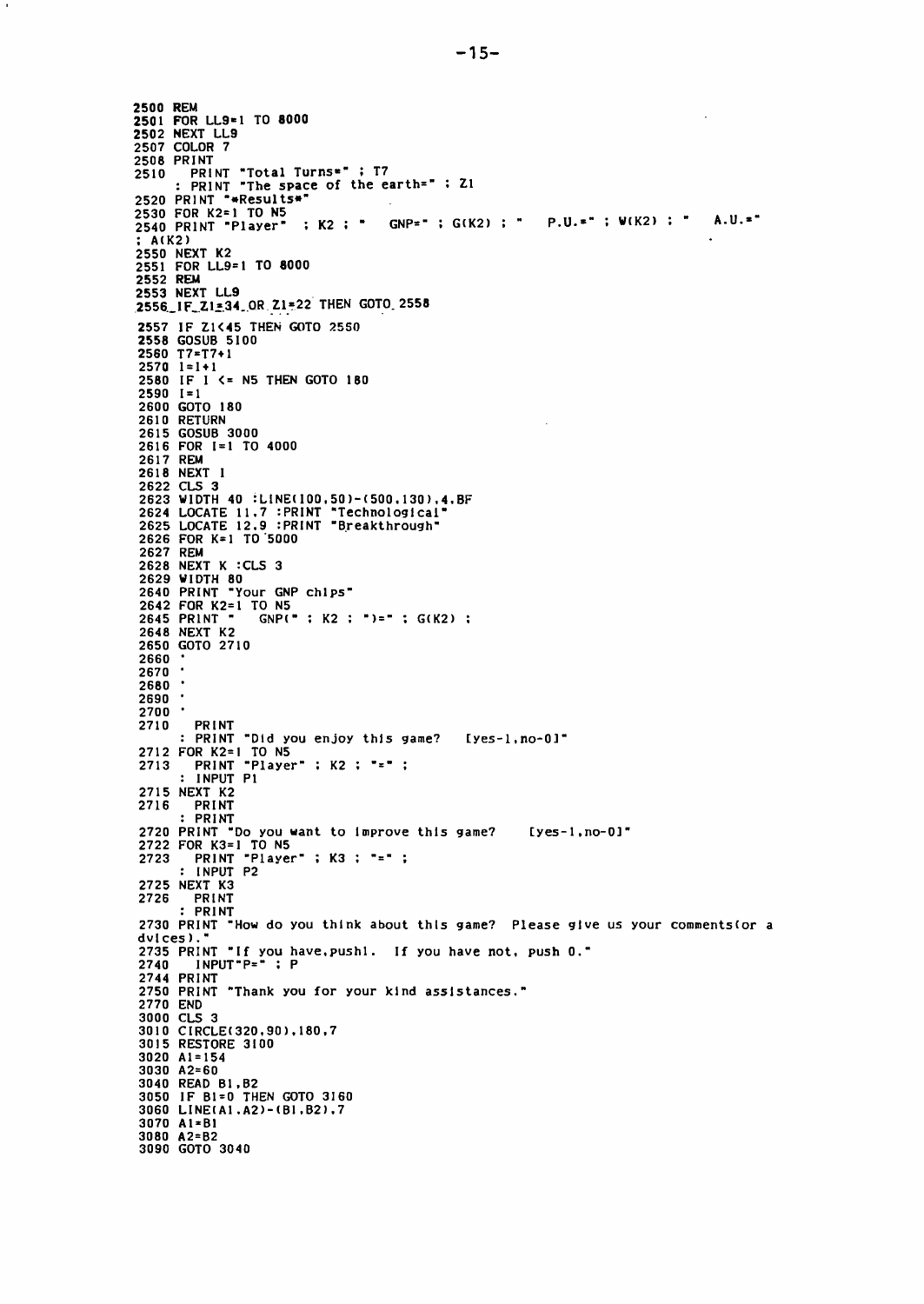DATA 154.65.150.70.148.78.150.85.165.85.175.87.178.90.180.100.190.110.200.1 20.205.123.214.120.220.112.224.108.228.100.240.90.248.86.240.84.230.83.222.70 DATA 240.82.264.75.248.66.270.73.280.77.292.87.306.68.314.78.330.90.329.87. 322.80.324.76.333.82.340.77.338.69.330.65 DATA 340.65.350.60.352.55.350.50.354.48.348.47.342.47.342.45.346.43.358.44. 360.51.370.48.362.40.368.30.360.27.358.23.362.18 DATA 372 •.15.380.11.384.13.388.20.392.22.394.18.393.14.389.12.384.9.378.8.34 8.10.324.13.312.11.286.15.274.11.277.8.274.8.274.7.243.11.230.24.226.25.224.28 DATA 222.30.226.33.233.31.240.34.244.30.242.26.250.20.258.18.259.21.252.25. 256.27.263.26.262.29.251.31.240.37.234.35.230.36.225.37.236.37 DATA 223.39.198.38.197.39.192.40.193.42.190.44.172.41.171.52.178.52.200.46. 208.46.210.55.212.55.212.46.228.52.232.47.242.45.248.47.254.46.260.51.256.55.230 .53.230.57.220.60.202.58.190.55.166.55.154.60.0.0 RESTORE 3250 3170 Al<mark>=377</mark> A2=124 READ Bl.B2 IF BI=O THEN GOTO 3260 LINEIAI.A21-IB1.B21.7 A<sub>1</sub>=B<sub>1</sub> A2=B2 GOTO 3190 DATA 377.124.378.128.380.134.390.132.400.131.410.135.414.139.420.142.430.14 3.434.142.440.137.443.131.440.122.422.110.420.116.416.117.410.115.412.110.400.11 0.386.117.374.118.377.124.0.0 LINEI420.1481-1428.1451.7 LINEI428.1451-1420.1441.7 3280 LINE(420, 144) - (420, 148), 7 RESTORE 3380 Al=432 A2=109 READ Bl.B2 IF BI=O THEN GOTO 3390 LINEIAl.A21-IBl.B21.7 AI=Bl A2=B2 GOTO 3320 DATA 437.106.430.100.420.100.410.95.400.95.388.98.432.109.0.0 RESTORE 3480 AI=372 A2=97 READ BI.B2 IF Bl=O THEN GOTO 3490 3440 LINE(A1, A2)-(B1.B2),7 AI=Bl A2=B2 GOTO 3420 3480 DATA 371.91.352.90.350.94.342.96.343.100.352.104.360.105.366.99.372.97.0.0 RESTORE 3580 AI=340 A2=106 READ BI. B2 IF BI=O THEN GOTO 3590 LINEIAI.A21-IBI.B21.7 Al=BI A2=B2 GOTO 3520 DATA 343.105.337.104.332.99.330.95.314.90.328.95.310.90.316.94.316.96.340.1 06.340.106.0.0 RESTORE 3680 AI=268 A2=176 READ BI.B2 IF BI=O THEN GOTO 3690 3640 LINE(A1, A2)-(B1, B2), 7 Al=BI A2=B2 3670 GOTO 3620<br>3680 DATA 264.172.268.169.277.167.278.165.272.164.271.165.268.159.284.164.286.  $\overline{8,292,170,293,173,300,173,302,170,306,169,310,100,310,100}$ ,  $\overline{100,320,170,335,168,538,17}$ 1.354.169.366.170.378.171.382.175.0.0<br>3690 LINE(383.37)-(378.41).7 3700 LINE(378.41)-(380.43).7 LINEI380.431-1382.421.7 LINE(382.421-1384.441.7 LINEI384.441-1390.401.7 LINE(390.401-1383.371.7 RESTORE 3840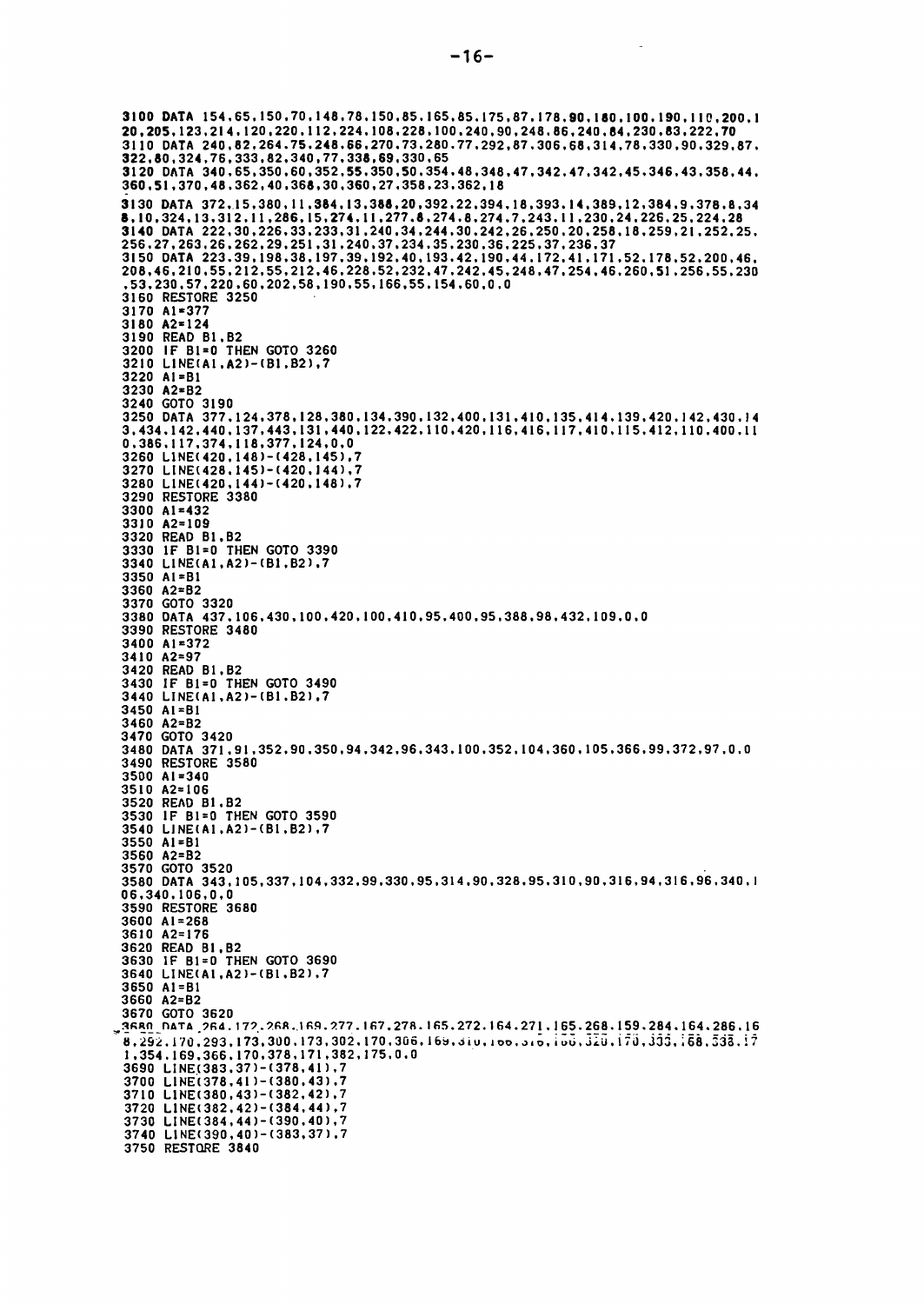```
3760 A1=380
3770 A2=45
3780 READ B1, B2
3790 IF B1=0 THEN GOTO 3850
3800 LINE(A1, A2)-(B1, B2), 7
3810 AI=BI
3820 A2=B2
3820 R2-B2<br>3830 GOTO 3780<br>3840 DATA 379,50,366,53,365,55,378,54,379,52,382,55,386,53,384,44,380,45,0,0<br>3850 LINE(364,57)-(365,61),7
3860 LINE(365,61)-(370,62),7
3870 LINE(370,62)-(371,60),7
3880 LINE(371,60)-(368,56),7
3890 LINE(368,56)-(364,57),7
3900 LINE(380,58)-(380,55),7
3910 LINE(380,55)-(372,55).7
3920 LINE(372,55)-(375,59).7<br>3930 LINE(375,59)-(377,57).7<br>3940 LINE(377,57)-(380,58).7
3950 PAINT(200,70),6,7
3960 PAINT(420,130),6,7
3900 PAINT(422,146).6,7<br>3980 PAINT(375,57).6,7<br>3990 PAINT(420,103).6,7<br>4000 PAINT(380,100).6,7
4010 PAINT(320.95).6.7
4020 PAINT(384,40),6,7
4030 PAINT(381,53),6,7
4040 PAINT(368,59),6,7
4050 PAINT (320, 175), 7.7
4060 PAINT(240,160),1,7
5000 RETURN
5010
5020
5100 REM **n-a-m-1**
5110 CLS 3
5120 LINE(10,10)-(630,190),7,B
5130 X1 = 10<br>5140 Y1 = 705150 RESTORE 5240
5160 FOR F1=1 TO 62
5170 READ SI
5180 X2=X1+105190 Y2=Y1+S1
5200 LINE(X1, Y1)-(X2, Y2), 7
5210 X1=X2
5220 Y1=Y2<br>5230 NEXT F1
5240 DATA 1,1,2,2,1,0,1,2,4,5<br>5250 DATA 3,1,0,0,1,0,-1,0,4,5<br>5260 DATA 4,4,3,2,2,3,1,0,1,1<br>5270 DATA 1,1,2,1,0,0,1,1,2,0
5280 DATA 4.3, 1.1, 3.2, 0, 1, 2, 1<br>5290 DATA 3, 1, 0, 2, 2, 1, 1, 0, 1, 1, 2, 1
5300 X3=105310 Y3=100
5320 RESTORE 5410
5330 FOR F2=1 TO 20
5340 READ 52
5350 X4=X3+10
5360 Y4=Y3+S2
5370 LINE(X3, Y3)-(X4, Y4).7
5380 X3=X4
5390 Y3=Y4
5400 NEXT F2
5410 DATA 1.0.0.-1.-1.0.1.0.1.-1<br>5420 DATA 2,-1.0.1.-1.0.-1.2.1.-1
5430 PAINT(20,110),6,7
5440 PAINT(20,80),4,7
5450 NK=62-Z1
5460 X5=10
5465 Y5=0
5470 RESTORE 5240
 5480 FOR F3=1 TO NK
 5490 READ 53
 5500 X5 = X5 + 105510 Y5=Y5+53<br>5520 NEXT F3
5530 X5=X5-5<br>5540 Y5=Y5+70
```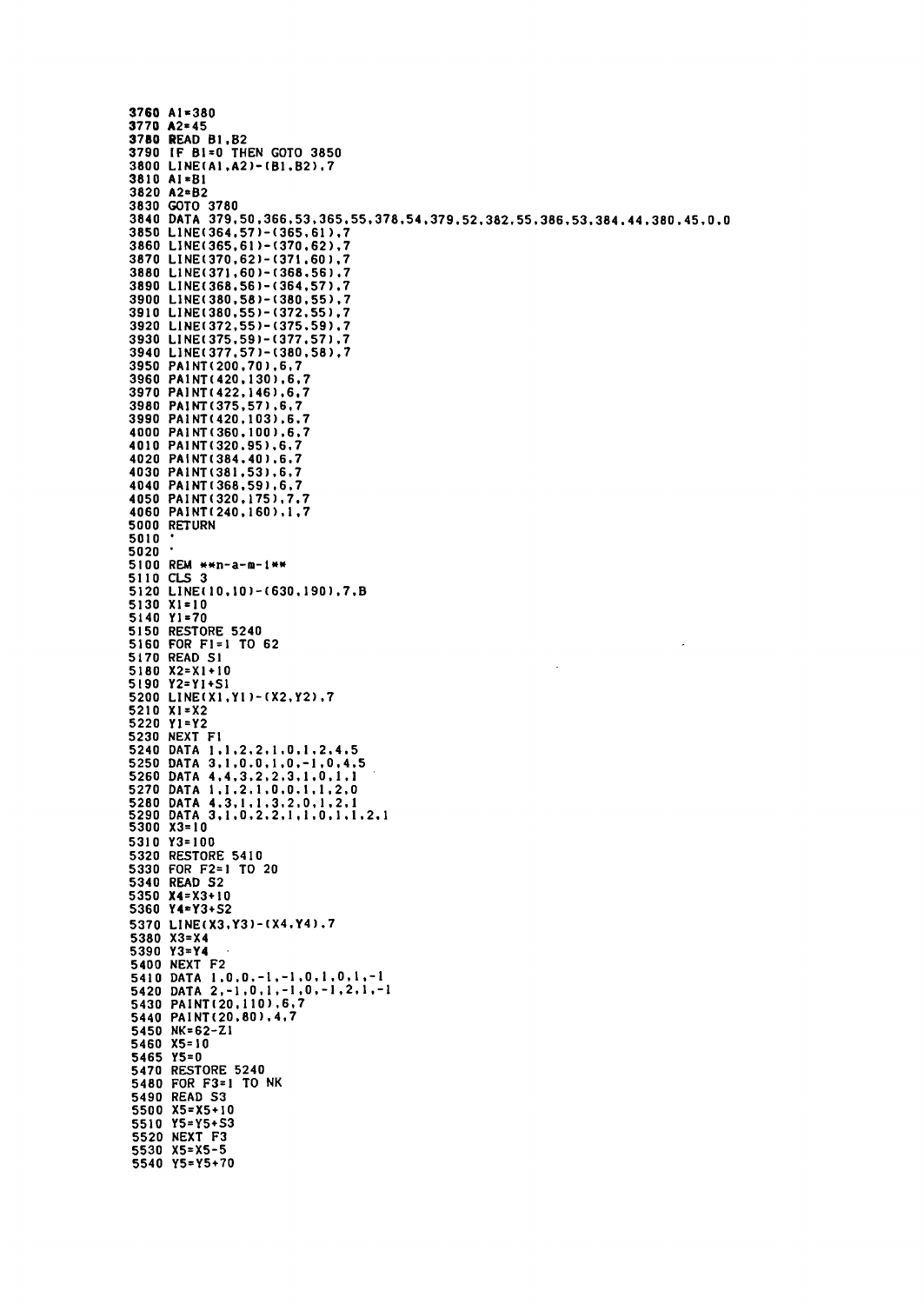5550 LINE(X5, Y5)-(630, Y5), 7 5560 PAINT(620,160),1,7 5580 N2=7 5590 FOR F4\*1 TO 40 5610 LINE(630, Y5-1)-(X5, Y5-1), N2, , &HA146<br>5620 LINE(630, Y5-2)-(X5-1, Y5-2). N2., &H4A11 5630 FOR F5=1 TO 200 5640 REM 5650 NEXT F5 5660 IF N2=7 THEN 5680<br>5670 N2=7 :GOTO 5690<br>5680 N2=0 5690 NEXT F4<br>5700 CLS 3 5710 RETURN 5800 5900 6000 REM \*\*BOARD\*\* 6010 CLS 3 6020 LINE(30, 10) - (620, 50), 7, B 6030 LINE(550,10)-(620,180),7,B 6040 LINE(50, 140)-(620, 180), 7, B 6050 FOR FUMI=50 TO 550 STEP 20<br>6060 LINE(FUMI,10)-(FUMI,50),7 6070 LINE(FUM1,140)-(FUM1,180),7 6080 NEXT FUM1 6090 FOR FUM2=65 TO 140 STEP 15 6100 LINE(550, FUM2)-(620, FUM2), 7 6110 NEXT FUM2 6120 IF Z1>26 THEN GOTO 6220<br>6130 RESTORE 6420 6140 SK=Z1\*20+40 6150 FOR KA=0 TO Z1 6160 READ NON1<br>6170 NEXT KA 6180 PAINT(SK, 20), NON1, 7 6190 CIRCLE(SK, 35), 7, 0 6200 PAINT(SK, 35), 0,0 :BEEP 6210 GOTO 6470<br>6220 IF ZI>32 THEN GOTO 6330<br>6230 SK=(ZI-27)\*15+57 6240 RESTORE 6440 6260 FOR KJ=0 TO ZZ1 6270 READ NON1<br>6280 NEXT KJ 6290 PAINT(600, SK), NON1, 7 6300 CIRCLE(570, SK), 7, 0 6310 PAINT(570, SK), 0,0 :BEEP 6320 GOTO 6470<br>6330 SK=580-(21-33)\*20 6340 RESTORE 6450 6350 ZZ3=Z1-32 6360 FOR KS=0 TO ZZ3 6370 READ NON1 6380 NEXT KS 6390 PAINT(SK, 150), NON1, 7 6400 CIRCLE(SK.150).7.0<br>6410 PAINT(SK.150).0.0 :BEEP 6420 DATA 7.7.7.7.7.1.1.7.3.7.6.7.2.5<br>6430 DATA 3.1.1.5.6.2.2.7.7.3.7.3.6 6440 DATA 0,7,2,1,1,7,6<br>6450 DATA 0,2,7,1,4,4,2,5,5,6,2,2,3,7,3,7<br>6460 DATA 6,7,4,4,7,3,2,7,7,4,7,7<br>6470 LINE(160,80)-(400,120),NON1,B 6480 RETURN 6490 6500 7000 INPUT"Number of dice X.Y=" : X.Y<br>7010 DIM S(6,6) 7020  $S(1,1)=0$  :  $S(1,2)=1$  :  $S(1,3)=2$ 7030 S(1,4)=3 : S(1,5)=4 : S(1,6)=5<br>7040 S(2,1)=5 : S(2,2)=4 : S(2,3)=3 7050  $S(2,4)=2$  :  $S(2,5)=1$  :  $S(2,6)=0$  $7060 S(3,1)=1$ :  $S(3,2)=2$  :  $S(3,3)=3$ 7070  $S(3,4)=4$  :  $S(3,5)=3$  :  $S(3,6)=2$ 7080  $S(4,1)=3$  :  $S(4,2)=0$  :  $S(4,3)=2$ 7090 S(4,4)=5 : S(4,5)=1 : S(4,6)=4<br>7100 S(5,1)=4 : S(5,2)=3 : S(5,3)=2